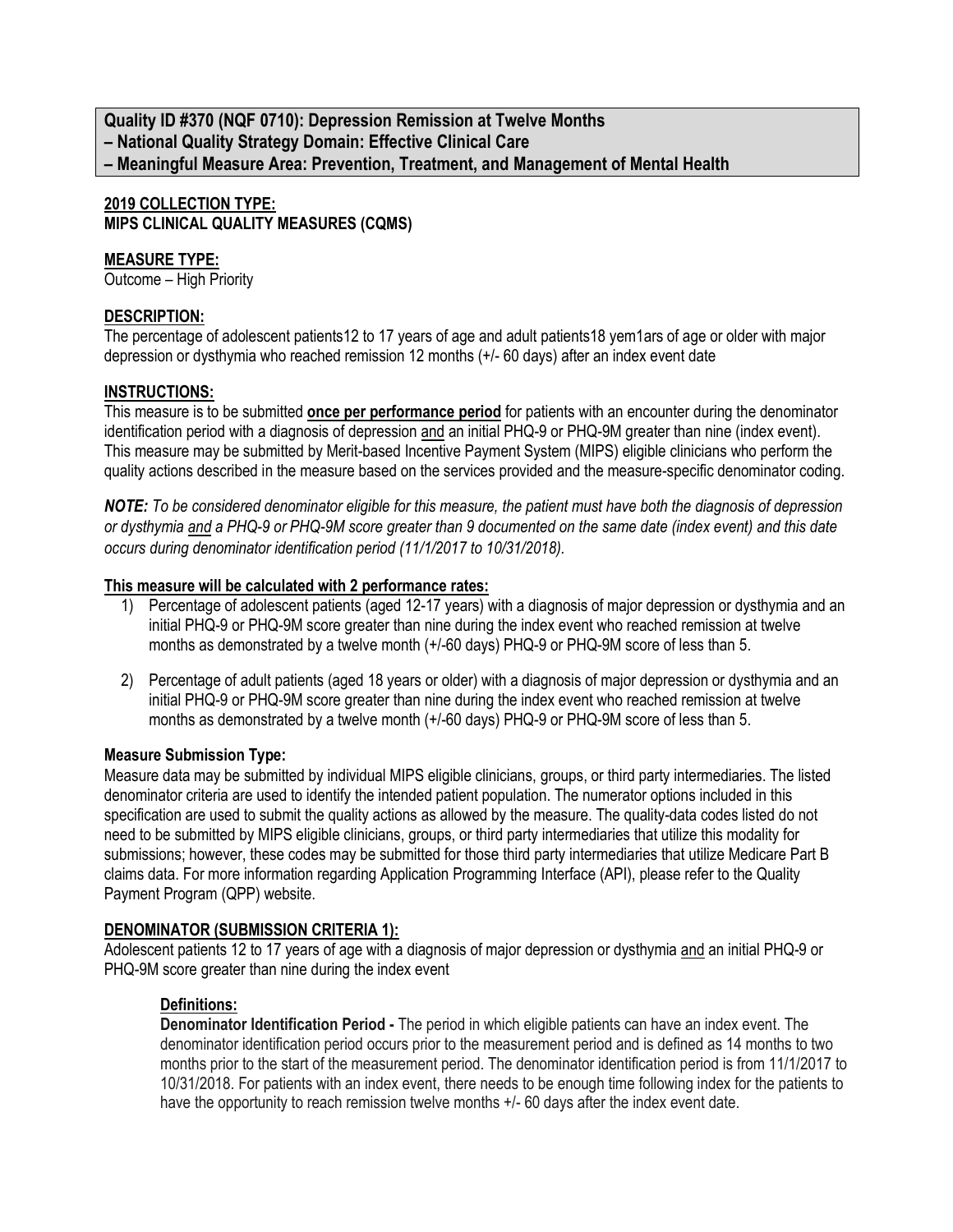**Index Event Date -** The date on which the first instance of elevated PHQ-9 or PHQ-9M greater than nine AND diagnosis of depression or dysthymia occurs during the denominator identification period (11/1/2017 to 10/31/2018).

**Measure Assessment Period -** The index event date marks the start of the measurement assessment period for each patient which is 14 months (12 months +/- 60 days) in length to allow for a follow-up PHQ-9 or PHQ-9M between 10 and 14 months following the index event. This assessment period is fixed and does not "start over" with a higher PHQ-9 or PHQ-9M that may occur after the index event date.

#### **Denominator Exclusions:**

**Patients with an active diagnosis of bipolar disorder any time prior to the end of the measure assessment period** – The following codes would be sufficient to define the Denominator Exclusion of bipolar disorder: F30.10, F30.11, F30.12, F30.13, F30.2, F30.3, F30.4, F30.8, F30.9, F31.0, F31.10, F31.11, F31.12, F31.13, F31.2, F31.30, F31.31, F31.32, F31.4, F31.5, F31.60, F31.61, F31.62, F31.63, F31.64, F31.70, F31.71, F31.72, F31.73, F31.74, F31.75, F31.76, F31.77, F31.78, F31.81, F31.89 or F31.9 For historical reference purposes these ICD-9 codes if documented would be sufficient to define the Denominator Exclusion of bipolar disorder: 296.00, 296.01, 296.02, 296.03, 296.04, 296.05, 296.06, 296.10, 296.11, 296.12, 296.13, 296.14, 296.15, 296.16, 296.40, 296.41, 296.42, 296.43, 296.44, 296.45, 296.46, 296.50, 296.51, 296.52, 296.53, 296.54, 296.55, 296.56, 296.60, 296.61, 296.62, 296.63, 296.64, 296.65, 296.66, 296.7, 296.80, 296.81, 296.82 or 296.89

**Patients with an active diagnosis of personality disorder any time prior to the end of the measure assessment period** – The following codes would be sufficient to define the Denominator Exclusion of personality disorder: F34.0, F60.3, F60.4, F68.10, F68.11, F68.12 or F68.13

For historical reference purposes these ICD-9 codes if documented would be sufficient to define the Denominator Exclusion of personality disorder: 301.13, 301.5, 301.51 or 301.83

**Patients with an active diagnosis of schizophrenia or psychotic disorder any time prior to the end of the measure assessment period** – The following codes would be sufficient to define the Denominator Exclusion of schizophrenia or psychotic disorder: F20.0, F20.1, F20.2, F20.3, F20.5, F20.81, F20.89, F20.9, F21, F23, F25.0, F25.1, F25.8, F25.9, F28 or F29

For historical reference purposes these ICD-9 codes if documented would be sufficient to define the Denominator Exclusion of schizophrenia or psychotic disorder: 295.00, 295.01, 295.02, 295.03, 295.04, 295.05, 295.10, 295.11, 295.12, 295.13, 295.14, 295.15, 295.20, 295.21, 295.22, 295.23, 295.24, 295.25, 295.30, 295.31, 295.32, 295.33, 295.34, 295.35, 295.40, 295.41, 295.42, 295.43, 295.44, 295.45, 295.50, 295.51, 295.52, 295.53, 295.54, 295.55, 295.60, 295.61, 295.62, 295.63, 295.64, 295.65, 295.70, 295.71, 295.72, 295.73, 295.74, 295.75, 295.80, 295.81, 295.82, 295.83, 295.84, 295.85, 295.90, 295.91, 295.92, 295.93, 295.94, 295.95, 298.0, 298.1, 298.4, 298.8 or 298.9

**Patients with an active diagnosis of pervasive developmental disorder any time prior to the end of the measure assessment period** – The following codes would be sufficient to define the Denominator Exclusion of pervasive developmental disorder: F84.0, F84.3, F84.8 or F84.9

For historical reference purposes these ICD-9 codes if documented would be sufficient to define the Denominator Exclusion of pervasive developmental disorder: 299.00, 299.01, 299.10, 299.11, 299.80, 299.81, 299.90 or 299.91

**Patients who received hospice or palliative care service any time during denominator identification period or the measure assessment period** – The following code would be sufficient to define the Denominator Exclusion of hospice or palliative care: Z51.5

*DENOMINATOR NOTE: Data collection for this measure is structured to align with the Depression Remission at 6 Months measure (Quality ID #411). Data is captured on the same denominator patients and then measuring them at two distinct points in time, both at six months and at twelve months. The fourteen month assessment period is held constant for these two measures. This means that patient is not re-indexing with a high PHQ-9 or PHQ-9M until that measure assessment period is elapsed.*

#### **Denominator Criteria (Eligible Cases) 1:**

Patients aged  $\geq$  12 years and  $\leq$  17 years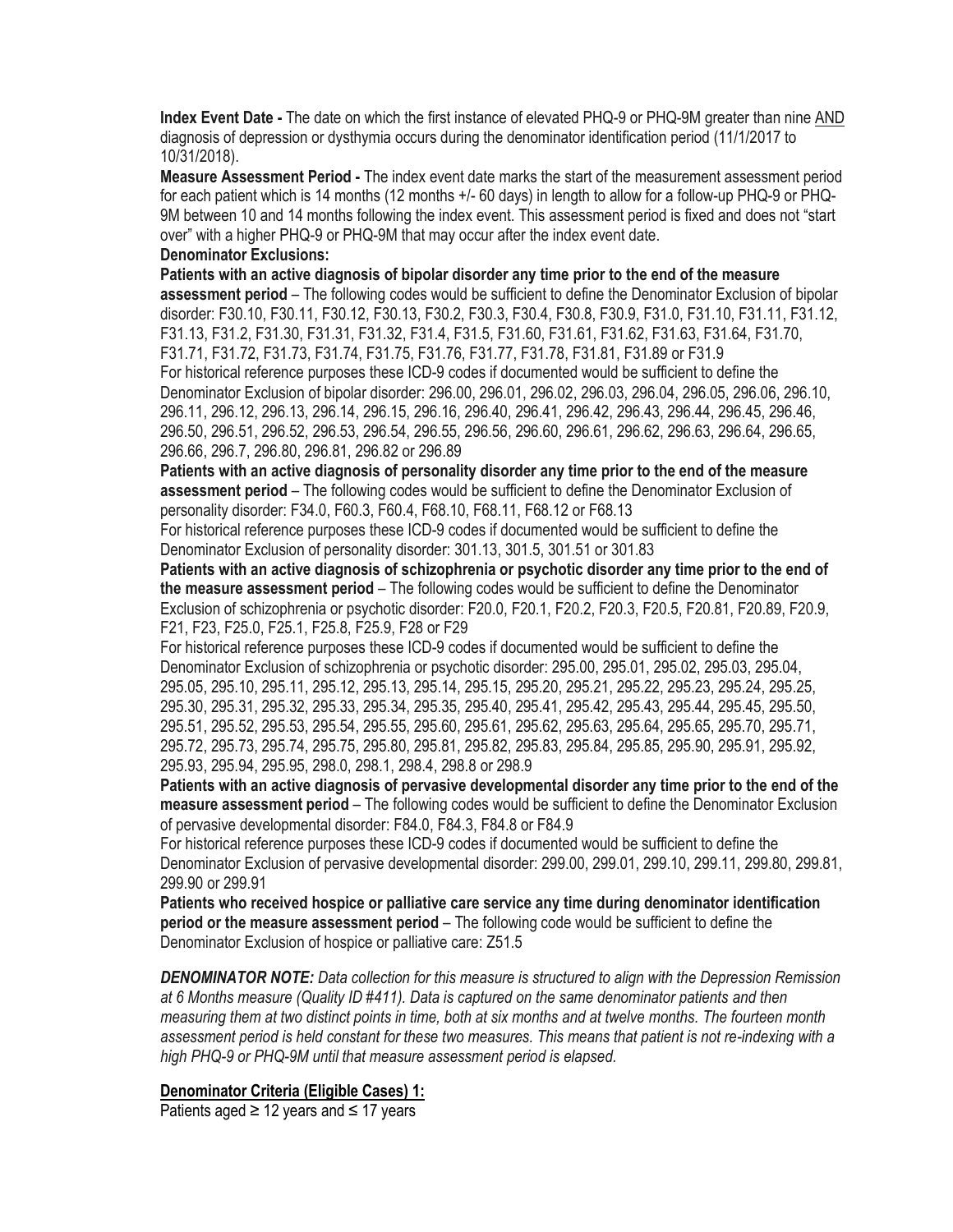**AND**

**Diagnosis for Major Depression or Dysthymia (ICD-10-CM):** F32.0, F32.1, F32.2, F32.3, F32.4, F32.5, F32.9, F33.0, F33.1, F33.2, F33.3, F33.40, F33.41, F33.42, F33.9, F34.1

**AND**

**Patient encounter during the denominator identification period (CPT or HCPCS):** 90791, 90792, 90832, 90834, 90837, 99201, 99202, 99203, 99204, 99205, 99211, 99212, 99213, 99214, 99215, G0402, G0438, G0439, 99441, 99442, 99443, 99444

# **AND**

**Index Event Date PHQ-9 or PHQ-9M Score greater than 9 documented during the twelve month denominator identification period:** G9511

# **AND NOT**

### **DENOMINATOR EXCLUSIONS:**

**Patients with an active diagnosis of bipolar disorder any time prior to the end of the measure assessment period**

**OR**

**Patients with an active diagnosis of personality disorder any time prior to the end of the measure assessment period**

### **OR**

**Patients with an active diagnosis of schizophrenia or psychotic disorder any time prior to the end of the measure assessment period**

#### **OR**

**Patients with an active diagnosis of pervasive developmental disorder any time prior to the end of the measure assessment period**

**OR**

**Patients who died any time prior to the end of the measure assessment period**

**OR**

**Patients who received hospice or palliative care service any time during denominator identification period or the measure assessment period**

**OR**

**Patients who were permanent nursing home residents any time during denominator identification period or the measure assessment period**

### **NUMERATOR (SUBMISSION CRITERIA 1):**

Adolescent patients aged 12 to 17 years of age who achieved remission at twelve months as demonstrated by a twelve month (+/- 60 days) PHQ-9 or PHQ-9M score of less than five

### **Definitions:**

**OR**

**Remission -** a PHQ-9 or PHQ-9M score of less than five.

**Twelve Months** - The point in time from the index event date extending out twelve months then allowing a grace period of sixty days prior to and sixty days after this date. The most recent PHQ-9 or PHQ-9M score less than five obtained during this four month period is deemed as remission at twelve months, values obtained prior to or after this period are not counted as numerator compliant (remission).

| <b>Numerator Options:</b><br><b>Performance Met:</b> | Adolescent patients 12 to 17 years of age with major<br>depression or dysthymia who reached remission at twelve<br>months as demonstrated by a twelve month (+/-60 days)<br>PHQ-9 or PHQ-9M score of less than 5 (M1019)               |
|------------------------------------------------------|----------------------------------------------------------------------------------------------------------------------------------------------------------------------------------------------------------------------------------------|
| <b>Performance Not Met:</b>                          | Adolescent patients 12 to 17 years of age with major<br>depression or dysthymia who did not reach remission at<br>twelve months as demonstrated by a twelve month $(+/-60)$<br>days) PHQ-9 or PHQ-9M score of less than 5. Either PHQ- |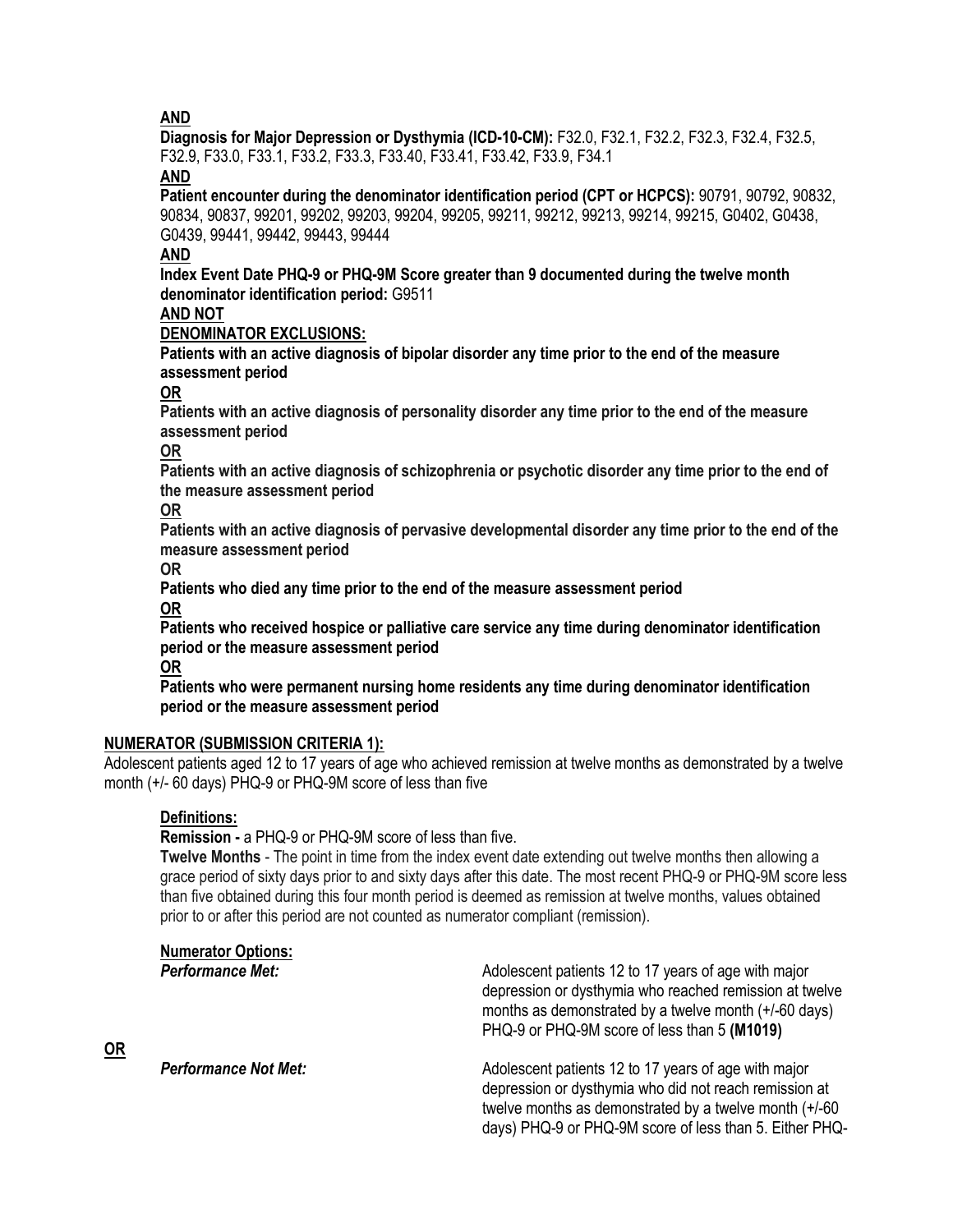9 or PHQ-9M score was not assessed or is greater than or equal to 5 **(M1020)**

#### **DENOMINATOR (SUBMISSION CRITERIA 2):**

Adult patients aged 18 and older with a diagnosis of major depression or dysthymia and an initial PHQ-9 or PHQ-9M score greater than nine during the index event

#### **Definitions:**

**Denominator Identification Period-** The period in which eligible patients can have an index event. The denominator identification period occurs prior to the measurement period and is defined as 14 months to two months prior to the start of the measurement period. The denominator identification period is from 11/1/2017 to 10/31/2018. For patients with an index event, there needs to be enough time following index for the patients to have the opportunity to reach remission twelve months  $+/-$  60 days after the index event date.

**Index Event Date -** The date on which the first instance of elevated PHQ-9 or PHQ-9M greater than nine AND diagnosis of depression or dysthymia occurs during the denominator identification period (11/1/2017 to 10/31/2018).

**Measure Assessment Period -** The index event date marks the start of the measurement assessment period for each patient which is 14 months (12 months +/- 60 days) in length to allow for a follow-up PHQ-9 or PHQ-9M between 10 and 14 months following the index event. This assessment period is fixed and does not "start over" with a higher PHQ-9 or PHQ-9M that may occur after the index event date.

#### **Denominator Exclusions:**

**Patients with an active diagnosis of bipolar disorder any time prior to the end of the measure assessment period** – The following codes would be sufficient to define the Denominator Exclusion of bipolar disorder: F30.10, F30.11, F30.12, F30.13, F30.2, F30.3, F30.4, F30.8, F30.9, F31.0, F31.10, F31.11, F31.12, F31.13, F31.2, F31.30, F31.31, F31.32, F31.4, F31.5, F31.60, F31.61, F31.62, F31.63, F31.64, F31.70, F31.71, F31.72, F31.73, F31.74, F31.75, F31.76, F31.77, F31.78, F31.81, F31.89 or F31.9 For historical reference purposes these ICD-9 codes if documented would be sufficient to define the Denominator Exclusion of bipolar disorder: 296.00, 296.01, 296.02, 296.03, 296.04, 296.05, 296.06, 296.10, 296.11, 296.12, 296.13, 296.14, 296.15, 296.16, 296.40, 296.41, 296.42, 296.43, 296.44, 296.45, 296.46, 296.50, 296.51, 296.52, 296.53, 296.54, 296.55, 296.56, 296.60, 296.61, 296.62, 296.63, 296.64, 296.65, 296.66, 296.7, 296.80, 296.81, 296.82 or 296.89

**Patients with an active diagnosis of personality disorder any time prior to the end of the measure assessment period** – The following codes would be sufficient to define the Denominator Exclusion of personality disorder: F34.0, F60.3, F60.4, F68.10, F68.11, F68.12 or F68.13

For historical reference purposes these ICD-9 codes if documented would be sufficient to define the Denominator Exclusion of personality disorder: 301.13, 301.5, 301.51 or 301.83.

**Patients with an active diagnosis of schizophrenia or psychotic disorder any time prior to the end of the measure assessment period** – The following codes would be sufficient to define the Denominator Exclusion of schizophrenia or psychotic disorder: F20.0, F20.1, F20.2, F20.3, F20.5, F20.81, F20.89, F20.9, F21, F23, F25.0, F25.1, F25.8, F25.9, F28 or F29

For historical reference purposes these ICD-9 codes if documented would be sufficient to define the Denominator Exclusion of schizophrenia or psychotic disorder: 295.00, 295.01, 295.02, 295.03, 295.04, 295.05, 295.10, 295.11, 295.12, 295.13, 295.14, 295.15, 295.20, 295.21, 295.22, 295.23, 295.24, 295.25, 295.30, 295.31, 295.32, 295.33, 295.34, 295.35, 295.40, 295.41, 295.42, 295.43, 295.44, 295.45, 295.50, 295.51, 295.52, 295.53, 295.54, 295.55, 295.60, 295.61, 295.62, 295.63, 295.64, 295.65, 295.70, 295.71, 295.72, 295.73, 295.74, 295.75, 295.80, 295.81, 295.82, 295.83, 295.84, 295.85, 295.90, 295.91, 295.92, 295.93, 295.94, 295.95, 298.0, 298.1, 298.4, 298.8 or 298.9

**Patients with an active diagnosis of pervasive developmental disorder any time prior to the end of the measure assessment period** – The following codes would be sufficient to define the Denominator Exclusion of pervasive developmental disorder: F84.0, F84.3, F84.8 or F84.9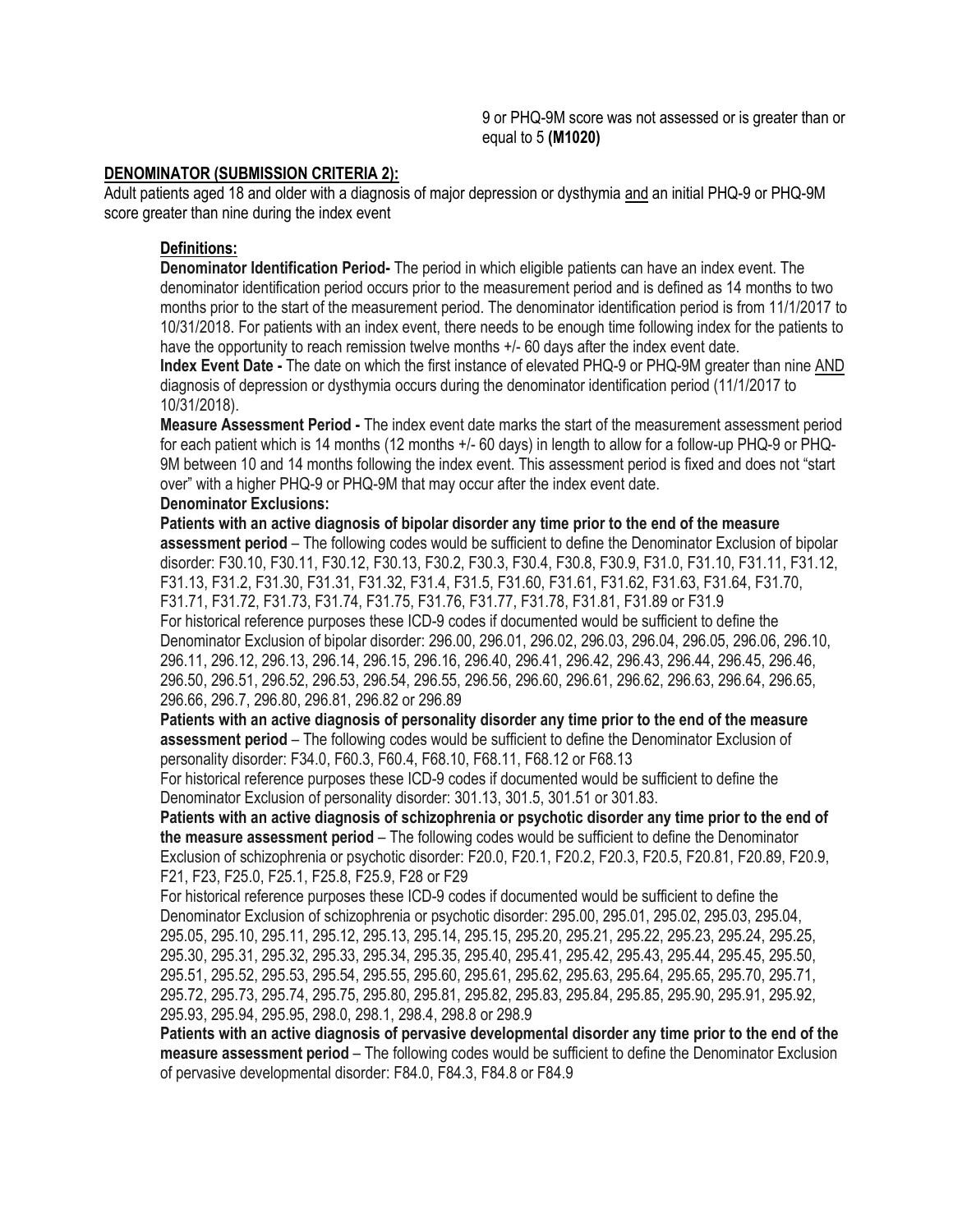For historical reference purposes these ICD-9 codes if documented would be sufficient to define the Denominator Exclusion of pervasive developmental disorder: 299.00, 299.01, 299.10, 299.11, 299.80, 299.81, 299.90 or 299.91

**Patients who received hospice or palliative care service any time during denominator identification period or the measure assessment period** – The following code would be sufficient to define the Denominator Exclusion of hospice or palliative care: Z51.5

*DENOMINATOR NOTE: Data collection for this measure is structured to align with the Depression Remission at 6 Months measure (Quality ID #411). Data is captured on the same denominator patients and then measuring them at two distinct points in time, both at six months and at twelve months. The fourteen month assessment period is held constant for these two measures. This means that patient is not re-indexing with a high PHQ-9 or PHQ-9M until that measure assessment period is elapsed.*

#### **Denominator Criteria (Eligible Cases) 2:**

Patients aged ≥ 18 years

#### **AND**

**Diagnosis for Major Depression or Dysthymia (ICD-10-CM):** F32.0, F32.1, F32.2, F32.3, F32.4, F32.5, F32.9, F33.0, F33.1, F33.2, F33.3, F33.40, F33.41, F33.42, F33.9, F34.1

#### **AND**

**Patient encounter during the denominator identification period (CPT or HCPCS):** 90791, 90792, 90832, 90834, 90837, 99201, 99202, 99203, 99204, 99205, 99211, 99212, 99213, 99214, 99215, G0402, G0438, G0439, 99441, 99442, 99443, 99444

#### **AND**

**Index Event Date PHQ-9 or PHQ-9M Score greater than 9 documented during the twelve month denominator identification period:** G9511

#### **AND NOT**

### **DENOMINATOR EXCLUSIONS:**

**Patients with an active diagnosis of bipolar disorder any time prior to the end of the measure assessment period**

### **OR**

**Patients with an active diagnosis of personality disorder any time prior to the end of the measure assessment period**

### **OR**

**Patients with an active diagnosis of schizophrenia or psychotic disorder any time prior to the end of the measure assessment period**

**OR**

**Patients with an active diagnosis of pervasive developmental disorder any time prior to the end of the measure assessment period**

**OR**

**Patients who died any time prior to the end of the measure assessment period**

**OR**

**Patients who received hospice or palliative care service any time during denominator identification period or the measure assessment period**

### **OR**

**Patients who were permanent nursing home residents any time during denominator identification period or the measure assessment period**

### **NUMERATOR (SUBMISSION CRITERIA 2):**

Adult patients aged 18 and older who achieved remission at twelve months as demonstrated by a twelve month (+/- 60 days) PHQ-9 or PHQ-9M score of less than five

### **Definitions:**

**Remission -** a PHQ-9 or PHQ-9M score of less than five.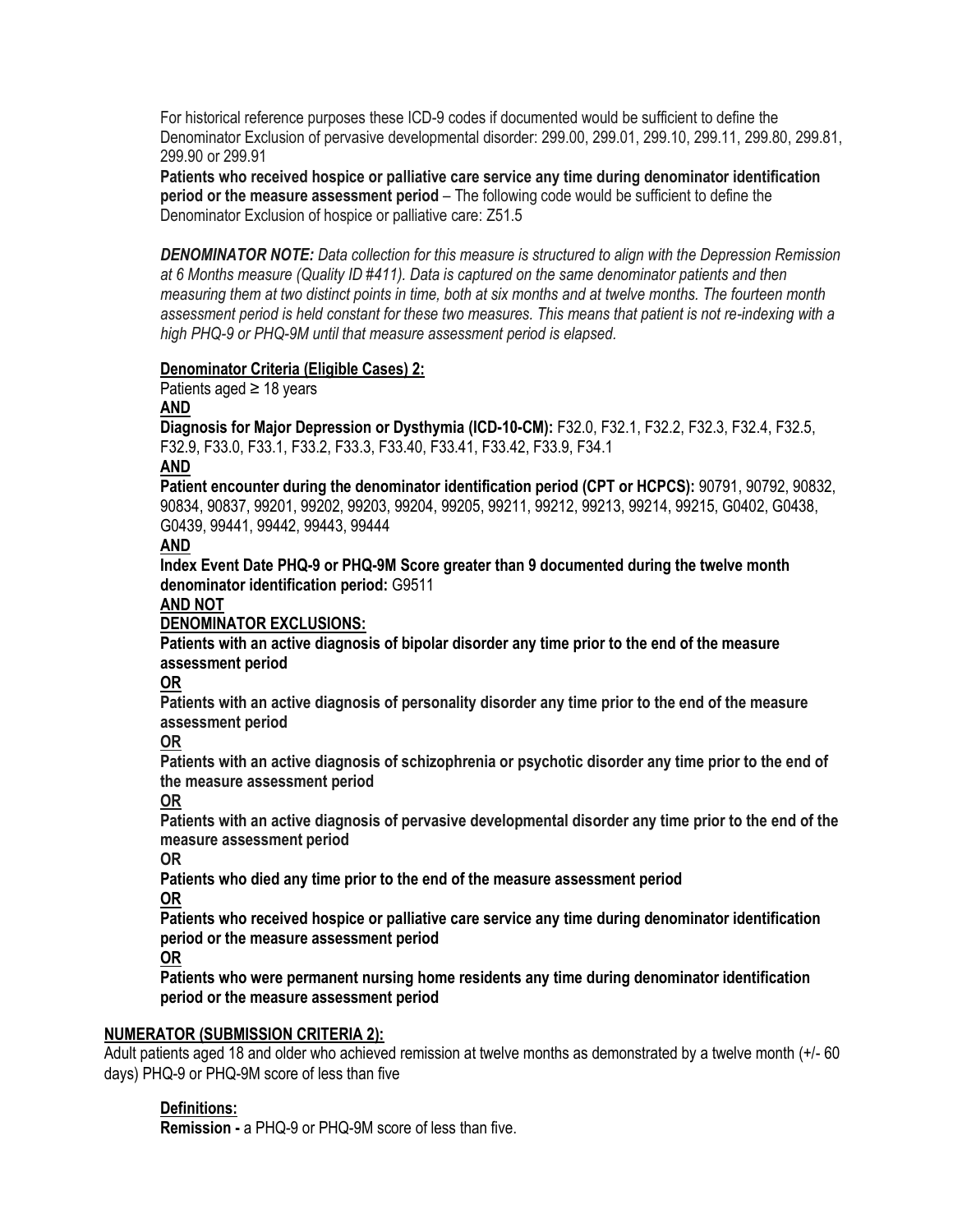**Twelve Months** - The point in time from the index event date extending out twelve months then allowing a grace period of sixty days prior to and sixty days after this date. The most recent PHQ-9 or PHQ-9M score less than five obtained during this four month period is deemed as remission at twelve months, values obtained prior to or after this period are not counted as numerator compliant (remission).

| <b>Numerator Options:</b>   |                                                                                                                                                                                                                                                                                                                        |
|-----------------------------|------------------------------------------------------------------------------------------------------------------------------------------------------------------------------------------------------------------------------------------------------------------------------------------------------------------------|
| <b>Performance Met:</b>     | Adult patients 18 years of age or older with major<br>depression or dysthymia who reached remission at twelve<br>months as demonstrated by a twelve month (+/-60 days)                                                                                                                                                 |
|                             | PHQ-9 or PHQ-9M score of less than 5 (G9509)                                                                                                                                                                                                                                                                           |
| <b>Performance Not Met:</b> | Adult patients 18 years of age or older with major<br>depression or dysthymia who did not reach remission at<br>twelve months as demonstrated by a twelve month $(+/-60)$<br>days) PHQ-9 or PHQ-9M score of less than 5. Either PHQ-<br>9 or PHQ-9M score was not assessed or is greater than or<br>equal to 5 (G9510) |

#### **RATIONALE:**

#### **Adults:**

Depression is a common and treatable mental disorder. The Centers for Disease Control and Prevention states that an estimated 6.6% of the U.S. adult population (14.8 million people) experiences a major depressive disorder during any given 12-month period. Additionally, dysthymia accounts for an additional 3.3 million Americans. In 2006 and 2008, an estimated 9.1% of U.S. adults reported symptoms for current depression (Centers for Disease Control and Prevention, 2010).

Persons with a current diagnosis of depression and a lifetime diagnosis of depression or anxiety were significantly more likely than persons without these conditions to have cardiovascular disease, diabetes, asthma and obesity and to be a current smoker, to be physically inactive and to drink heavily (Strine, 2008). People who suffer from depression have lower incomes, lower educational attainment and fewer days working each year, leading to seven fewer weeks of work per year, a loss of 20% in potential income and a lifetime loss for each family who has a depressed family member of \$300,000 (Smith, 2010).

The cost of depression (lost productivity and increased medical expense) in the United States is \$83 billion each year (Greenberg, 2003).

#### **Adolescents and Adults:**

The Centers for Disease Control and Prevention states that during 2009-2012 an estimated 7.6% of the U.S. population aged 12 and over had depression, including 3% of Americans with severe depressive symptoms. Almost 43% of persons with severe depressive symptoms reported serious difficulties in work, home and social activities, yet only 35% reported having contact with a mental health professional in the past year.

Depression is associated with higher mortality rates in all age groups. People who are depressed are 30 times more likely to take their own lives than people who are not depressed and five times more likely to abuse drugs. Depression is the leading cause of medical disability for people aged 14 – 44. Depressed people lose 5.6 hours of productive work every week when they are depressed, fifty percent of which is due to absenteeism and short-term disability.

#### **Adolescents:**

In 2014, an estimated 2.8 million adolescents age 12 to 17 in the United States had at least one major depressive episode in the past year. This represented 11.4% of the U.S. population. The same survey found that only 41.2 percent of those who had a Major Depressive Episode received treatment in the past year. The 2013 Youth Risk Behavior Survey of students grades 9 to 12 indicated that during the past 12 months 39.1% (F) and 20.8% (M) indicated feeling sad or hopeless almost every day for at least 2 weeks, planned suicide attempt 16.9% (F) and 10.3% (M), with attempted suicide 10.6% (F) and 5.4% (M). Adolescent-onset depression is associated with chronic depression in adulthood. Many mental health conditions (anxiety, bipolar, depression, eating disorders, and substance abuse) are

**OR**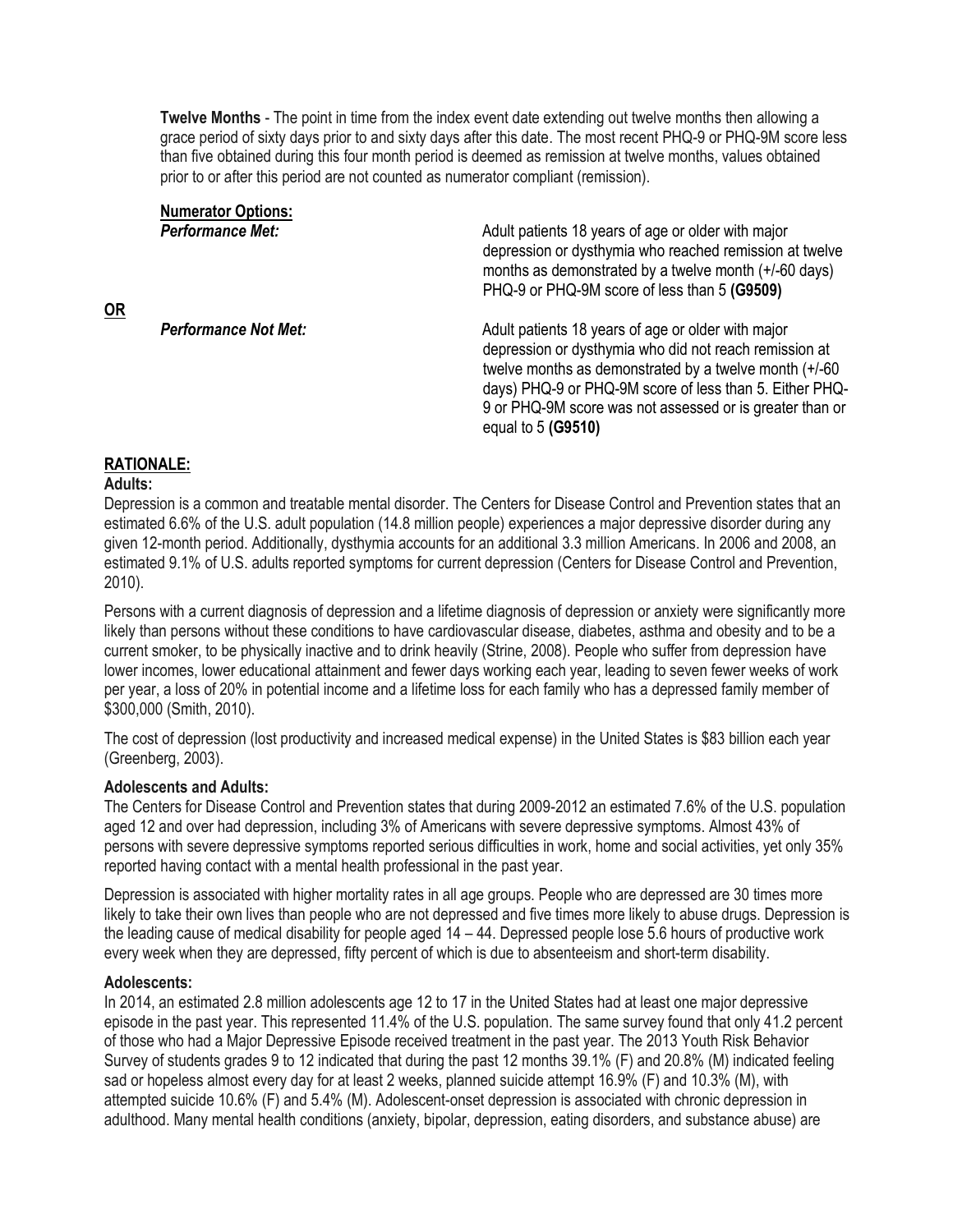evident by age 14. The 12-month prevalence of MDEs increased from 8.7% in 2005 to 11.3% in 2014 in adolescents and from 8.8% to 9.6% in young adults (both P < .001). The increase was larger and statistically significant only in the age range of 12 to 20 years. The trends remained significant after adjustment for substance use disorders and sociodemographic factors. Mental health care contacts overall did not change over time; however, the use of specialty mental health providers increased in adolescents and young adults, and the use of prescription medications and inpatient hospitalizations increased in adolescents. In 2015, 9.7% of adolescents in MN who were screened for depression or other mental health conditions, screened positively.

### **CLINICAL RECOMMENDATION STATEMENTS:**

#### **Adults:**

Source: Institute for Clinical Systems Improvement (ICSI) Health Care Guideline for Adult Depression in Primary Care (Trangle, 2016)

Major depression is a treatable cause of pain, suffering, disability and death, yet primary care clinicians detect major depression in only one-third to one-half of their patients with major depression (Williams Jr, 2002; Schonfeld, 1997).

Usual care for depression in the primary care setting has resulted in only about half of depressed adults getting treated (Kessler, 2005) and only 20-40% showing substantial improvement over 12 months (Unutzer, 2002; Katon, 1999).

Recommendations and algorithm notations supporting depression outcomes and duration of treatment according to ICSI's Health Care Guideline:

**Recommendation:** Clinicians should establish and maintain follow-up with patients. Appropriate, reliable follow-up is highly correlated with improved response and remission scores. It is also correlated with the improved safety and efficacy of medications and helps prevent relapse.

**Proactive follow-up contacts** (in person, telephone) based on the collaborative care model have been shown to significantly lower depression severity (Unutzer, 2002). In the available clinical effectiveness trials conducted in real clinical practice settings, even the addition of a care manager leads to modest remission rates (Trivedi, 2006; Unutzer, 2002). Interventions are critical to educating the patient regarding the importance of preventing relapse, safety and efficacy of medications, and management of potential side effects. Establish and maintain initial follow-up contact intervals (office, phone, other) (Hunkeler, 2000; Simon, 2000).

**PHQ-9 as monitor and management tool**. The PHQ-9 is an effective management tool, as well, and should be used routinely for subsequent visits to monitor treatment outcomes and severity. It can also help the clinician decide if/how to modify the treatment plan (Duffy, 2008; Lowe, 2004). Using a measurement-based approach to depression care, PHQ-9 results and side effect evaluation should be combined with treatment algorithms to drive patients toward remission. A five-point drop in PHQ-9 score is considered the minimal clinically significant difference (Trivedi, 2009).

Every time that the PHQ-9 is assessed, suicidality is assessed, as well. If the suicidality was indeed of high risk, urgent referral to crisis specialty health care is advised. In case of low suicide risk, the patient can proceed with treatment in the primary care practice (Huijbregts, 2013).

#### **Care Algorithm:** Has patient reached remission?

The goals of treatment should be to achieve remission, reduce relapse and recurrence, and return to previous level of occupational and psychosocial function.

Full remission is defined as a two-month period devoid of major depressive signs and symptoms (American Psychiatric Association, 2013). If using a PHQ-9 tool, remission translates to PHQ-9 score of less than 5 (Kroenke, 2001). Results from the STAR\*D study showed that remission rates lowered with more treatment steps, but the overall cumulative rate was 67% (Rush, 2006).

Response is defined as a 50% or greater reduction in symptoms (as measured on a standardized rating scale). Partial response is defined as a 25-50% reduction in symptoms. This definition is based on how the depression literature defines response.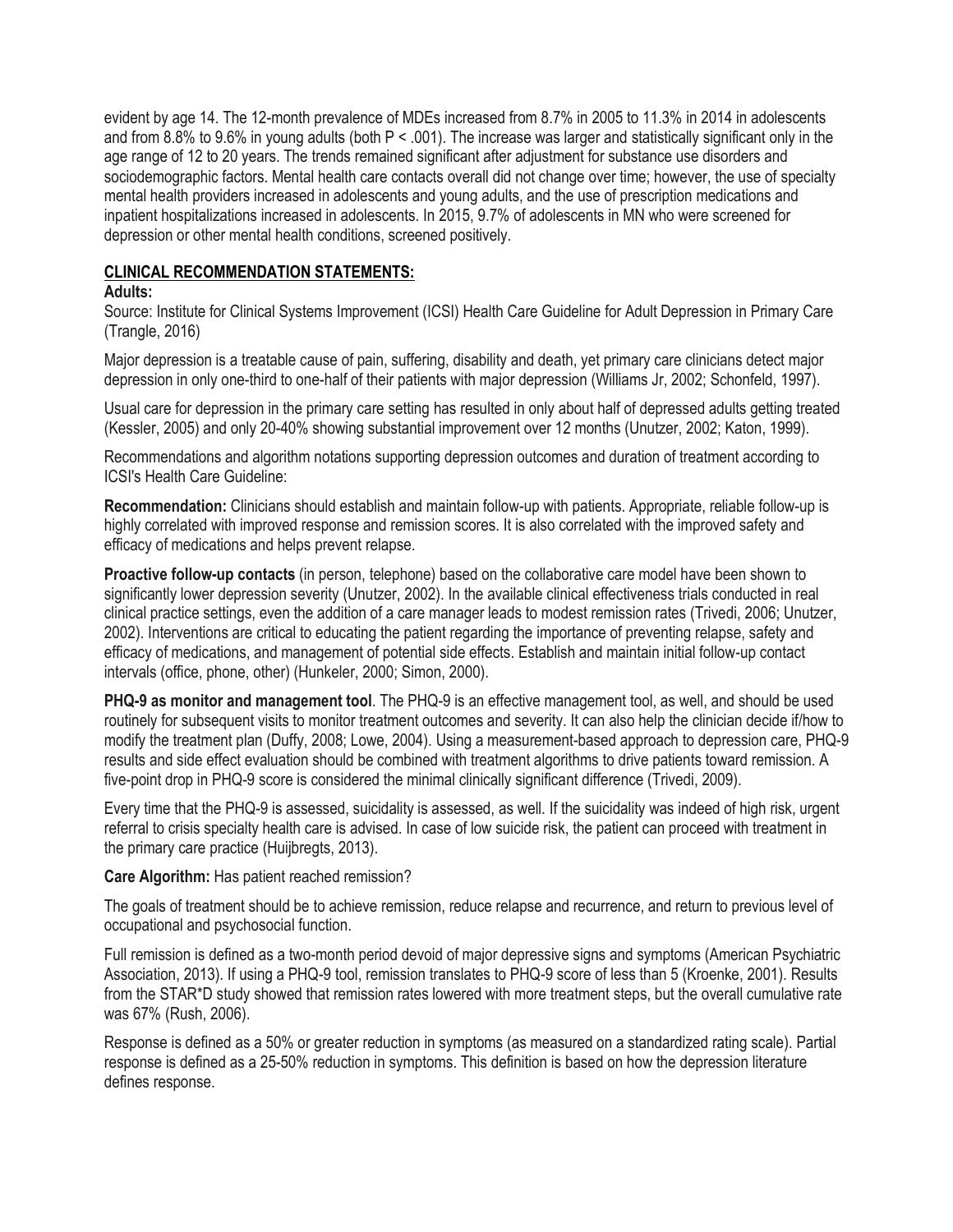Response and remission take time. In the STAR\*D study, longer times than expected were needed to reach response or remission. In fact, one-third of those who ultimately responded did so after six weeks. Of those who achieved remission by Quick Inventory of Depressive Symptomatology (QIDS), 50% did so only at or after six weeks of treatment (Trivedi, 2006). If the primary care clinician is seeing some improvement, continue working with that patient to augment or increase dosage to reach remission. This can take up to three months.

A reasonable criterion for extending the initial treatment: assess whether the patient is experiencing a 25% or greater reduction in baseline symptom severity at six weeks of therapeutic dose. If the patient's symptoms are reduced by 25% or more, but the patient is not yet at remission, and if medication has been well tolerated, continue to prescribe. Raising the dose is recommended (Trivedi, 2006).

Improvement with psychotherapy is often a bit slower than with pharmacotherapy. A decision regarding progress with psychotherapy and the need to change or augment this type of treatment may require 8 to 10 weeks before evaluation (Schulberg, 1998).

**Care Algorithm:** Continuation and Maintenance Treatment Duration Based on Episode

Acute therapy is the treatment phase focused on treating the patient to remission. Acute therapy typically lasts 6-12 weeks but technically lasts until remission is reached (American Psychiatric Association, 2010). Full remission is defined as a two-month period devoid of major depressive signs and symptoms (American Psychiatric Association, 2013).

Continuation therapy is the four-to-nine month period beyond the acute treatment phase during which the patient is treated with antidepressants, psychotherapy, ECT or other somatic therapies to prevent relapse (American Psychiatric Association, 2010). Relapse is common within the first six months following remission from an acute depressive episode; as many as 20-85% of patients may relapse (American Psychiatric Association, 2010).

This measure assesses achievement of remission, which is a desired outcome of effective depression treatment and monitoring.

Adult Depression in Primary Care - Guideline Aims

- Increase the percentage of patients with major depression or persistent depressive disorder who have improvement in outcomes from treatment for major depression or persistent depressive disorder.

- Increase the percentage of patients with major depression or persistent depressive disorder who have follow-up to assess for outcomes from treatment.

- Improve communication between the primary care physician and the mental health care clinician (if patient is comanaged).

### **Adolescents:**

Source: American Academy of Child and Adolescent Psychiatry Practice Parameter for the Assessment and Treatment of Children and Adolescents with Depressive Disorders (2007) [http://www.jaacap.com/article/S0890-8567\(09\)62053-0/pdf](http://www.jaacap.com/article/S0890-8567(09)62053-0/pdf)

### **Recommendations:**

Recommendations supporting depression outcomes and duration of treatment according to AACAP guideline:

- Treatment of depressive disorders should always include an acute and continuation phase; some children may also require maintenance treatment. The main goal of the acute phase is to achieve response and ultimately full symptomatic remission (definitions below).
- Each phase of treatment should include psychoeducation, supportive management, and family and school involvement.
- Education, support, and case management appear to be sufficient treatment for the management of depressed children and adolescents with an uncomplicated or brief depression or with mild psychosocial impairment.
- For children and adolescents who do not respond to supportive psychotherapy or who have more complicated depressions, a trial with specific types of psychotherapy and/or antidepressants is indicated.

### **Definitions:**

Response: No symptoms or a significant reduction in depressive symptoms for at least 2 weeks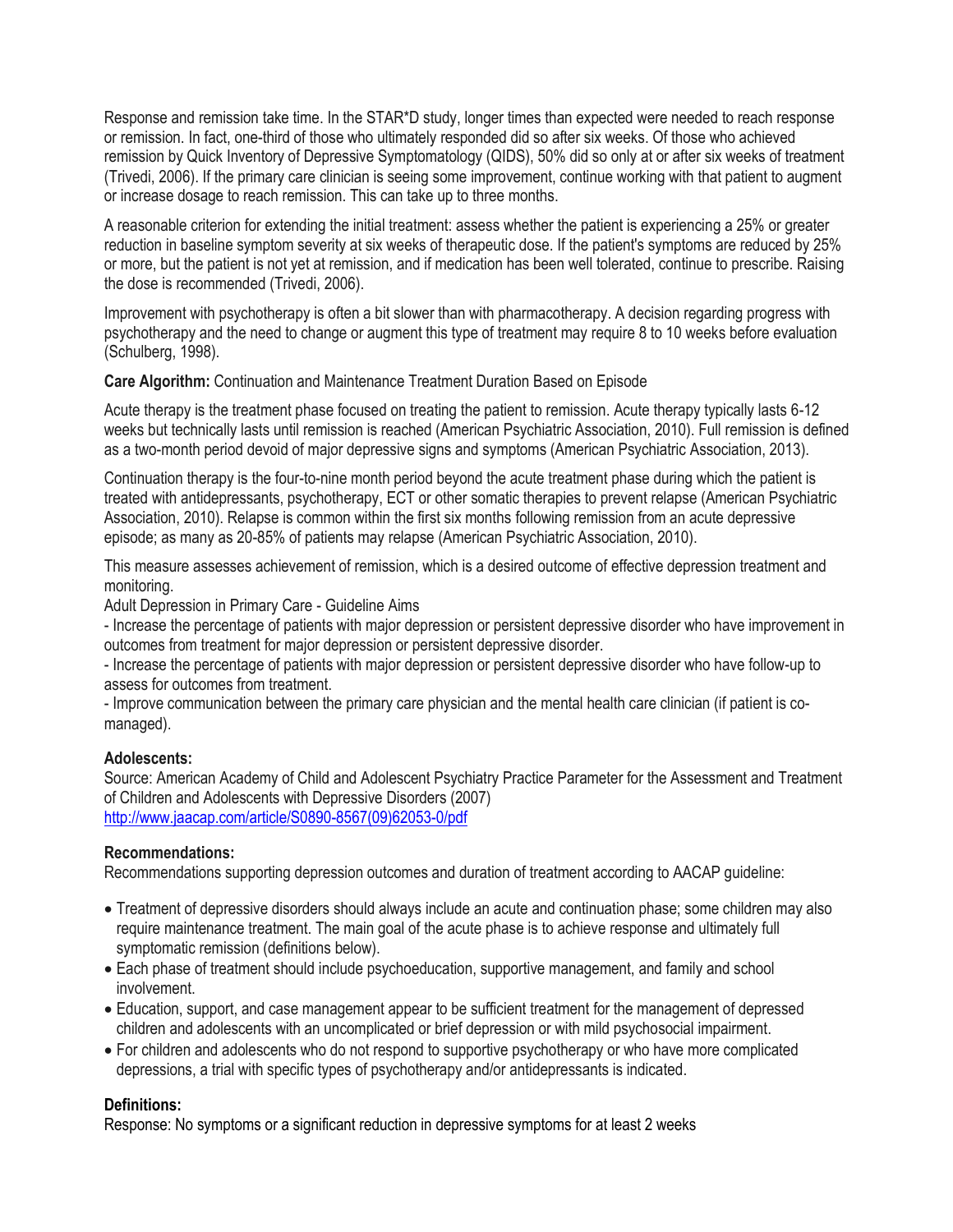Remission: A period of at least 2 weeks and <2 months with no or few depressive symptoms

Recovery: Absence of significant symptoms of depression (e.g., no more than 1 to 2 symptoms) for greater than 2 months

Relapse**:** A DSM episode of depression during the period of remission

Recurrence: The emergence of symptoms of depression during the period of recovery (a new episode)

#### **Sources:**

Guidelines for Adolescent Depression in Primary Care (GLAD-PC) (2007)<http://www.glad-pc.org/> Guidelines for adolescent depression in primary care (GLAD-PC): II. Treatment and ongoing management [www.pediatrics.org/cgi/content/full/120/5/e1313](http://www.pediatrics.org/cgi/content/full/120/5/e1313)

Recommendations supporting depression outcomes and duration of treatment according to GLAD-PC:

### **Recommendations for Ongoing Management of Depression:**

- Mild depression: consider a period of active support and monitoring before starting other evidence based treatment
- Moderate or severe major clinical depression or complicating factors:  $\circ$  consultation with mental health specialist with agreed upon roles
	- o evidence based treatment (CBT or IPT and/or antidepressant SSRI)
- Monitor for adverse effects during antidepressant therapy  $\circ$  clinical worsening, suicidality, unusual changes in behavior
- Systematic and regular tracking of goals and outcomes

o improvement in functioning status and resolution of depressive symptoms

Regardless of the length of treatment, all patients should be monitored on a monthly basis for 6 to 12 months after the full resolution of symptoms

### **COPYRIGHT:**

© MN Community Measurement, 2018. All rights reserved.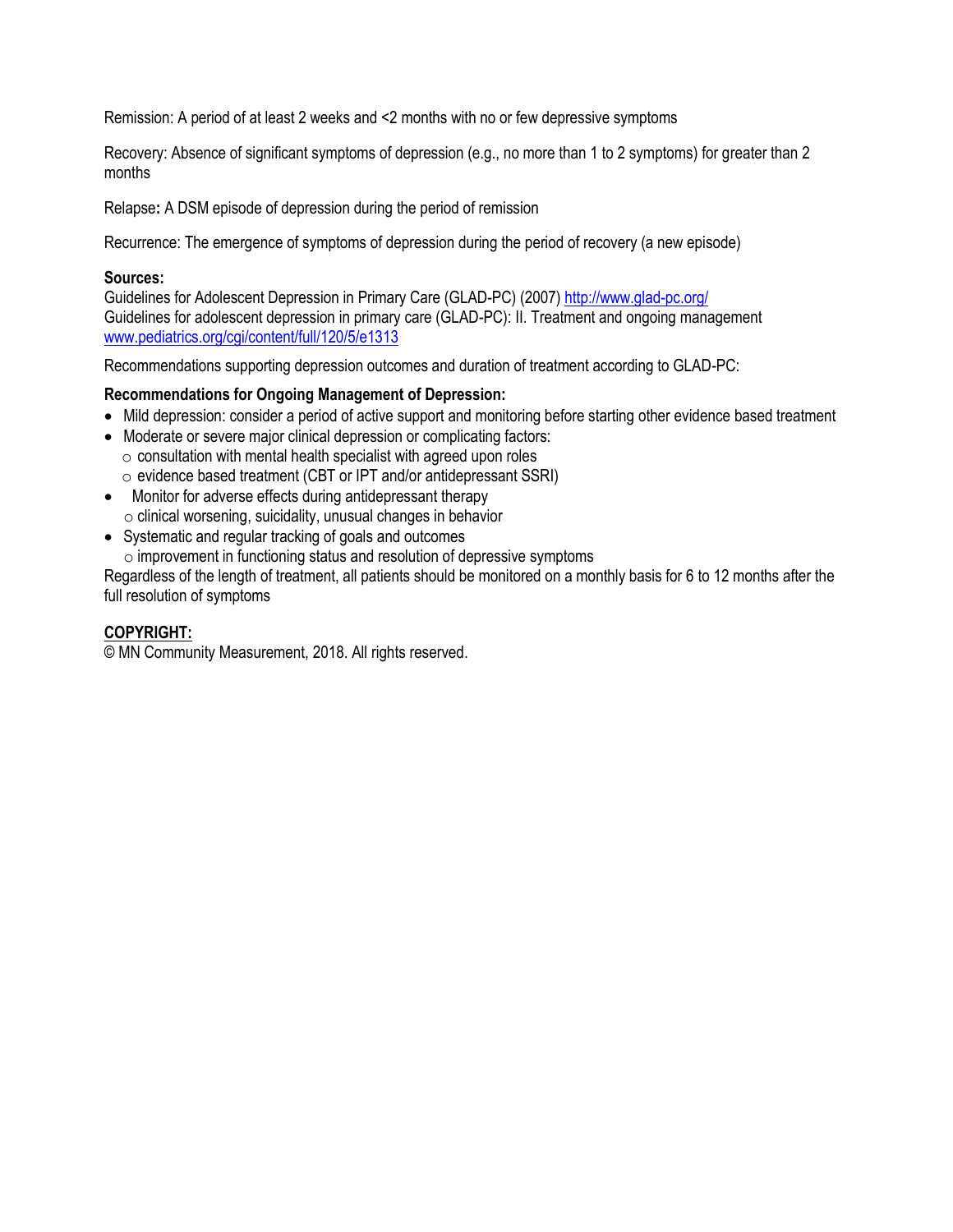

\*See the posted Measure Specification for specific coding and instructions to submit this measure.

Note: Submission Frequency: Patient-Process

CPT only copyright 2018 American Medical Association. All rights reserved. The measure diagrams were developed by CMS as a supplemental recorder<br>The measure diagrams were developed by CMS as a supplemental resource<br>to be used in conjunction with the measure specifications. They should not be used alone or as a substitution for the measure specification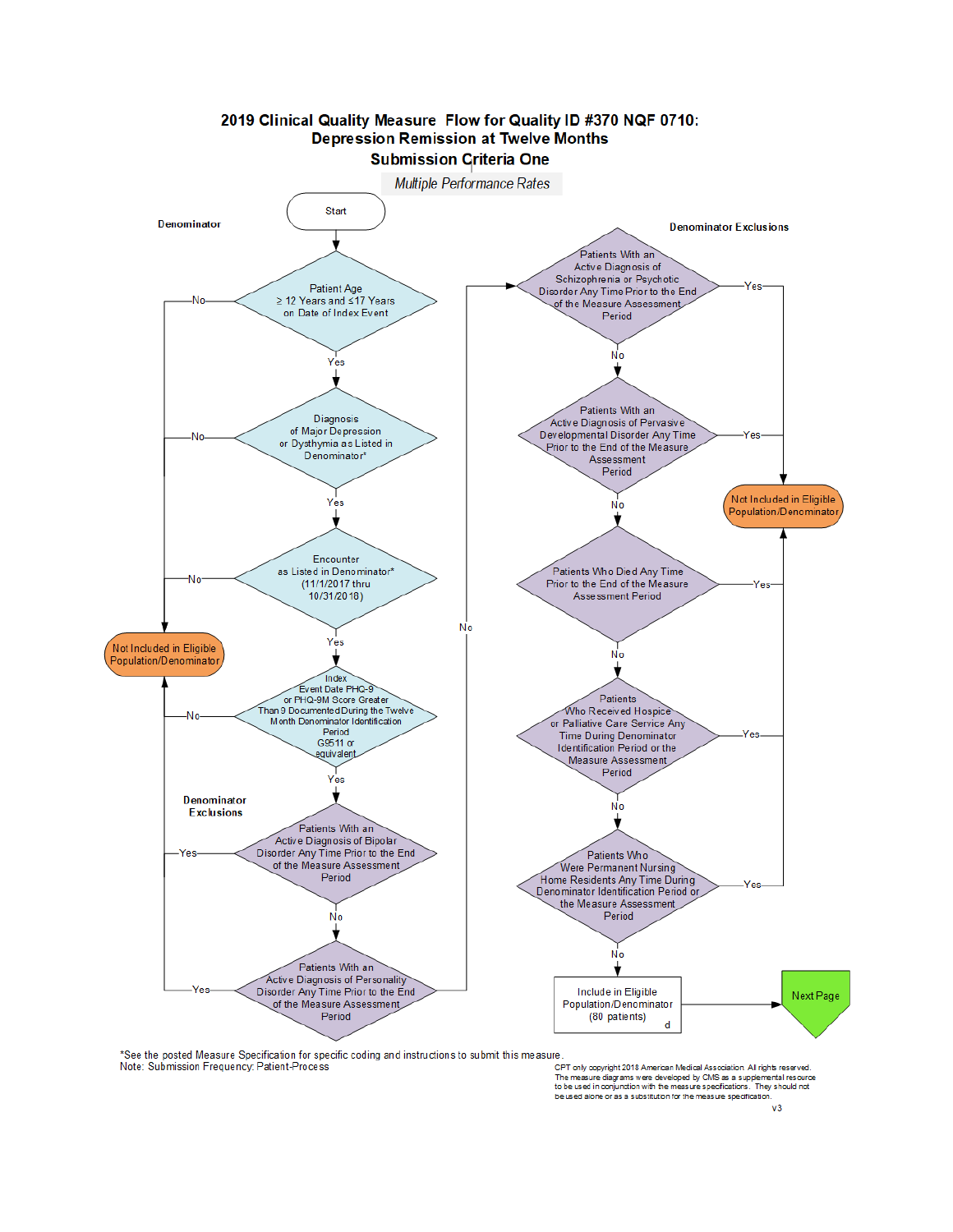

\*See the posted Measure Specification for specific coding and instructions to submit this measure. Note: Submission Frequency: Patient-Process

CPT only copyright 2018 American Medical Association. All rights reserved.<br>The measure diagrams were developed by CMS as a supplemental resource<br>to be used in conjunction with the measure specifications. They should not<br>be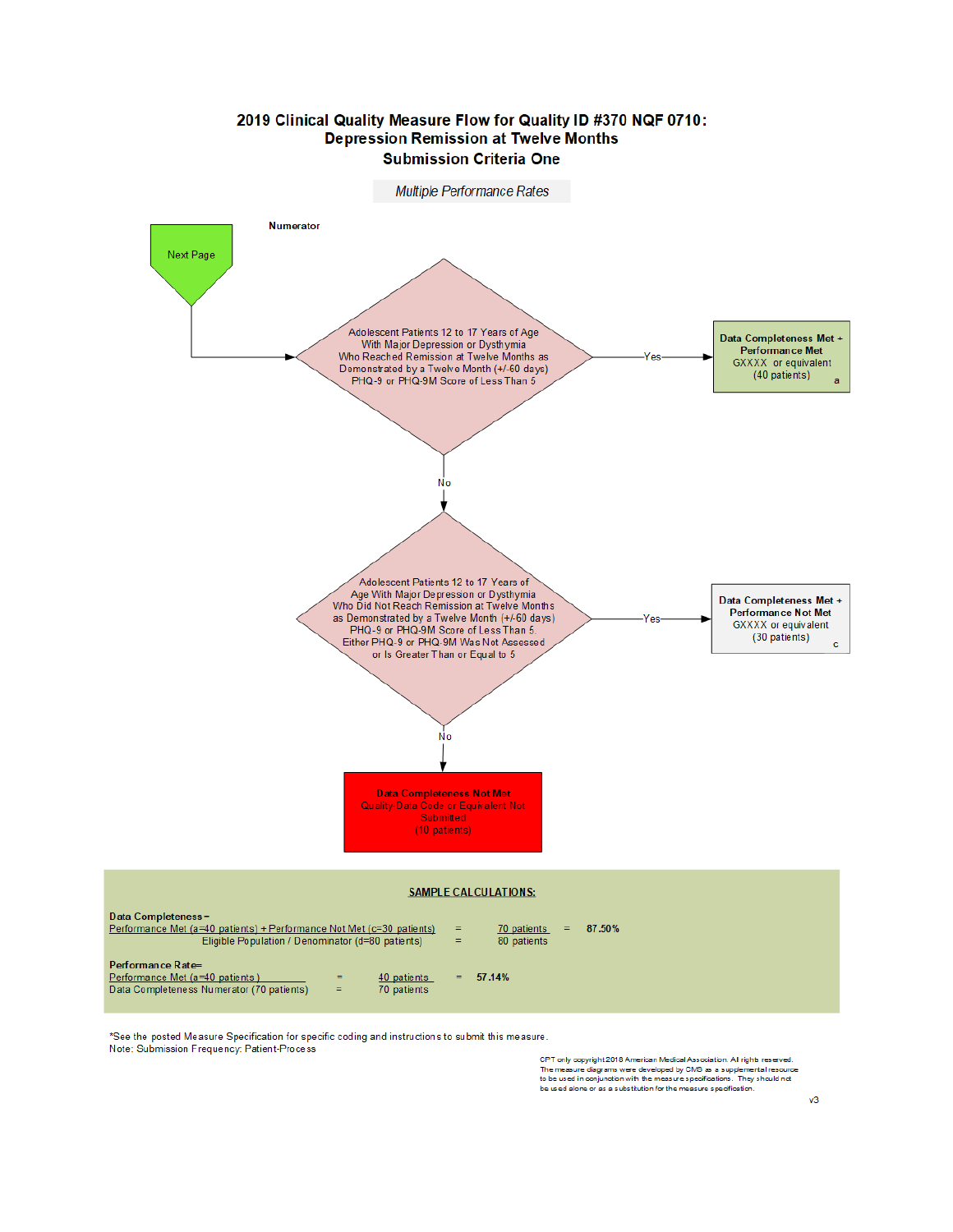

\*See the posted Measure Specification for specific coding and instructions to submit this measure. Note: Submission Frequency: Patient-Process

. - .<br>CPT only copyright 2018 American Medical Association. All rights reserved.<br>The measure diagrams were developed by CMS as a supplemental resource<br>to be used in conjunction with the measure specifications. They should be used alone or as a substitution for the measure specification.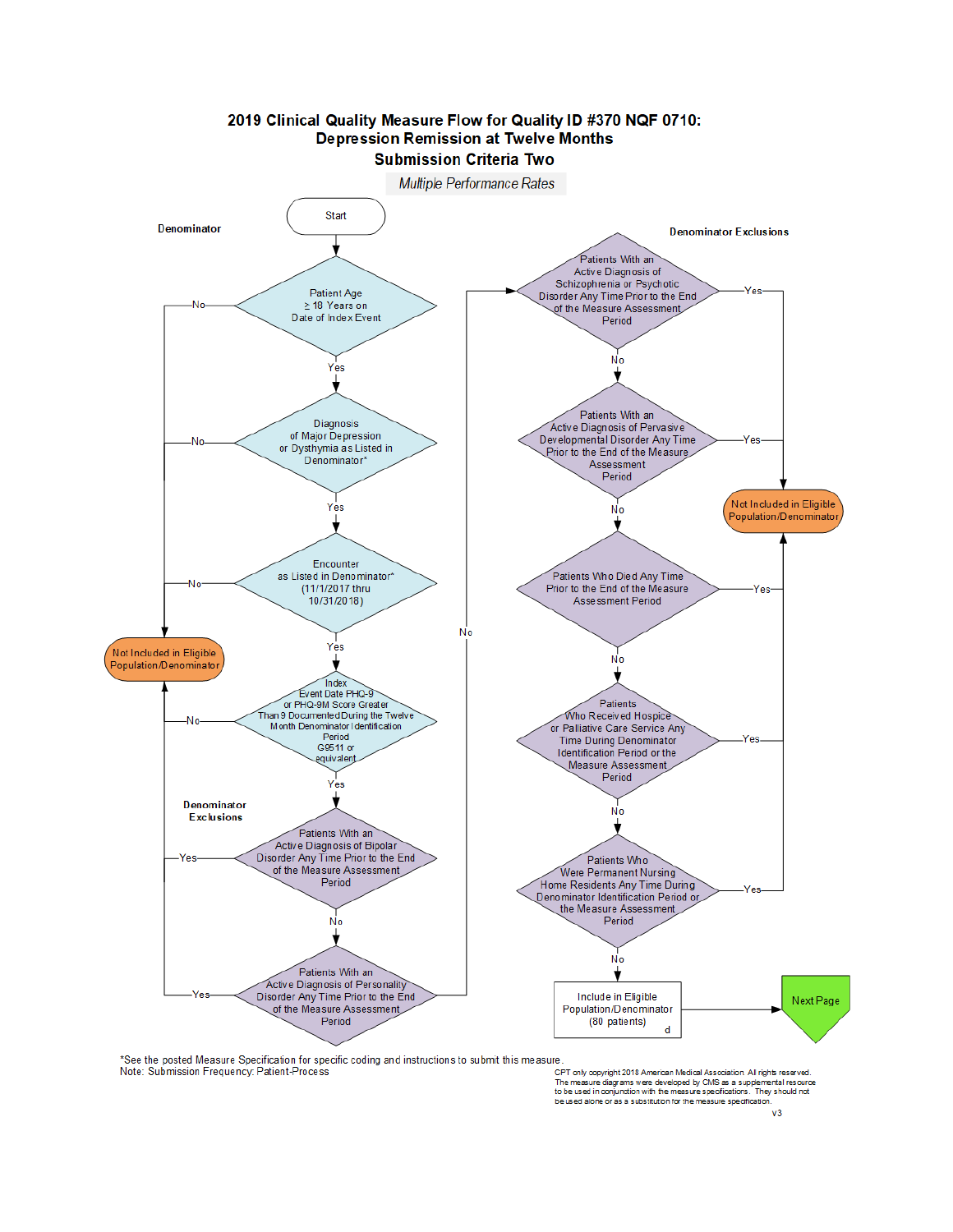

\*See the posted Measure Specification for specific coding and instructions to submit this measure. Note: Submission Frequency: Patient-Process

CPT only copyright 2018 American Medical Association. All rights reserved.<br>The measure diagrams were developed by CMS as a supplemental resource<br>to be used in conjunction with the measure specifications. They should not<br>be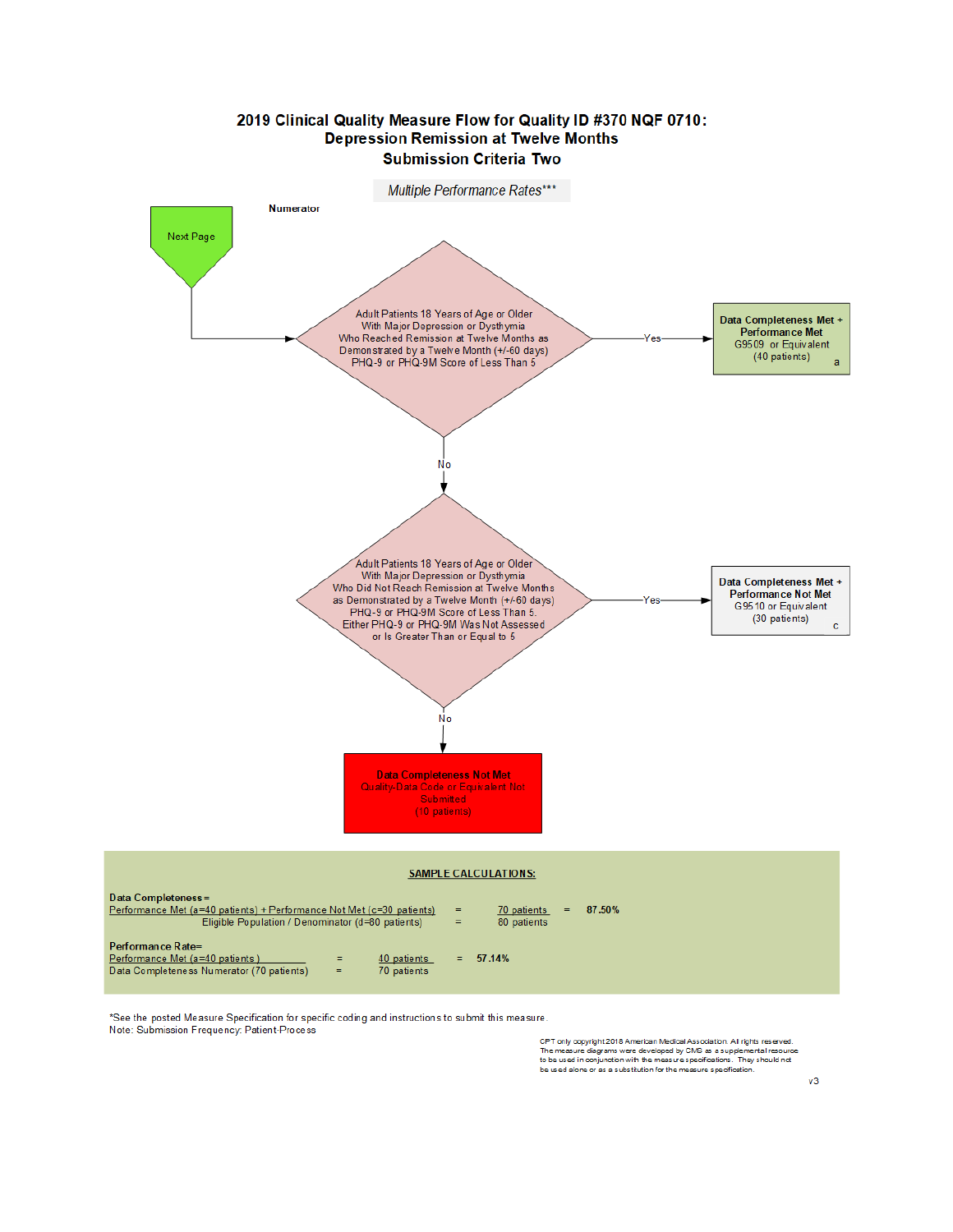#### 2019 Clinical Quality Measure Flow for Quality ID #370 NQF 0710: **Depression Remission at Twelve Months**

This Measure Has Two Submission Criteria. All Performance Rates Must Be Submitted If You Meet Denominator Criteria For Both Adolescent and Adult Patients As Defined Within The Measure Specification\*

Multiple Performance Rates

Submission Criteria #1 Adolescent Patients Aged 12 to 17 Years of Age Who Achieved Remission at Twelve Months as Demonstrated by a Twelve Month (+/- 60 Days) PHQ-9 or PHQ-9M Score of **Less Than Five** 

| <b>SAMPLE CALCULATIONS:</b>                                                                                                                      |                                           |        |  |  |  |  |
|--------------------------------------------------------------------------------------------------------------------------------------------------|-------------------------------------------|--------|--|--|--|--|
| Data Completeness=<br>Performance Met (a=40 patients) + Performance Not Met (c=30 patients)<br>Eligible Population / Denominator (d=80 patients) | 70 patients<br>=<br>=<br>80 patients<br>= | 87.50% |  |  |  |  |
| Performance Rate=<br>Performance Met (a=40 patients)<br>40 patients<br>=<br>Data Completeness Numerator (70 patients)<br>70 patients<br>$=$      | $= 57.14\%$                               |        |  |  |  |  |

Submission Criteria #2 Adult Patients Aged 18 Years and Older Who Achieved Remission at Twelve Months as Demonstrated by a Twelve Month (+/- 60 Days) PHQ-9 or PHQ-9M Score of **Less Than Five** 

| <b>SAMPLE CALCULATIONS:</b>                                                                                                                       |                                                       |  |  |  |  |  |
|---------------------------------------------------------------------------------------------------------------------------------------------------|-------------------------------------------------------|--|--|--|--|--|
| Data Completeness =<br>Performance Met (a=40 patients) + Performance Not Met (c=30 patients)<br>Eligible Population / Denominator (d=80 patients) | 87.50%<br>70 patients<br>=<br>$=$<br>80 patients<br>= |  |  |  |  |  |
| Performance Rate=<br>Performance Met (a=40 patients)<br>40 patients<br>$=$<br>Data Completeness Numerator (70 patients)<br>70 patients<br>$=$     | $= 57.14\%$                                           |  |  |  |  |  |

\*See the posted Measure Specification for specific coding and instructions to submit this measure. Note: Submission Frequency: Patient-Process

CPT only copyright 2018 American Medical Association. All rights reserved. The measure diagrams were developed by CMS as a supplemental resource<br>to be used in conjunction with the measure specifications. They should not be used alone or as a substitution for the measure specification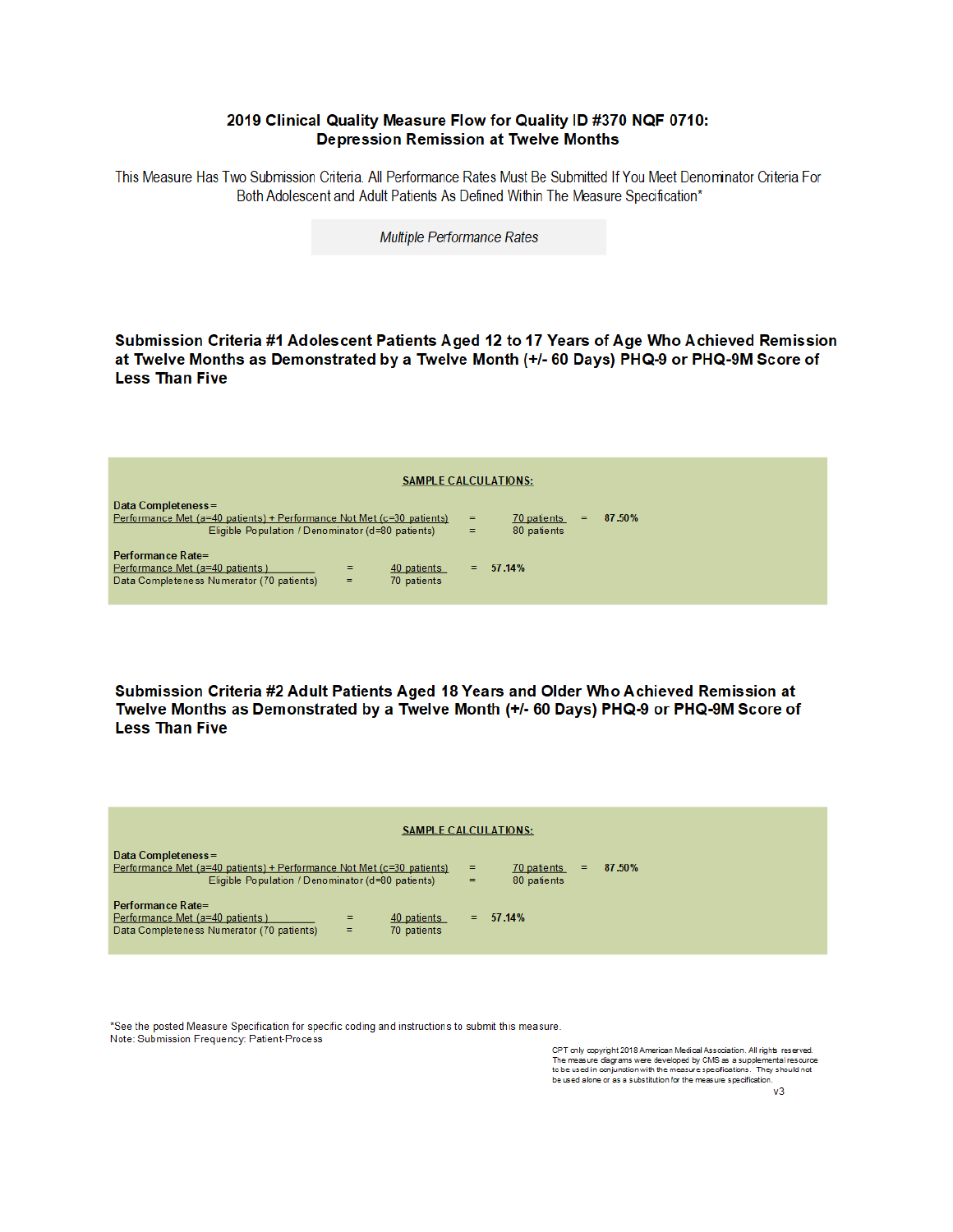# **2019 Clinical Quality Measure Flow Narrative for Quality ID #370 NQF 0710: Depression Remission at Twelve Months**

### *Multiple Performance Rates*

Please refer to the specific section of the specification to identify the denominator and numerator information for use in submitting this Individual Specification.

#### **Submission Criteria #1**

- 1. Start with Denominator
- 2. Check Patient Age:
	- a. If Patient Age is Greater Than or Equal to 12 Years and Less Than or Equal to 17 Years on Date of Index Event equals No during the Denominator Identification Period, do not include in Eligible Population. Stop Processing.
	- b. If Patient Age is Greater Than or Equal to 12 Years and Less Than or Equal to 17 Years on Date of Index Event equals Yes during the Denominator Identification Period, proceed to check Patient Diagnosis.
- 3. Check Patient Diagnosis:
	- a. If Diagnosis of Major Depression or Dysthymia as Listed in the Denominator Identification Period equals No, do not include in Eligible Population. Stop Processing.
	- b. If Diagnosis of Major Depression or Dysthymia as Listed in the Denominator Identification Period equals Yes, proceed to check Encounter Performed.
- 4. Check Encounter Performed:
	- a. If Encounter as Listed in the Denominator Identification Period equals No, do not include in Eligible Population. Stop Processing.
	- b. If Encounter as Listed in the Denominator Identification Period equals Yes, proceed to check Index Event Date PHQ-9 or PHQ-9M Score Greater Than 9 Documented During the Twelve Month Denominator Identification Period.
- 5. Check Index Event Date PHQ-9 or PHQ-9M Score Greater Than 9 Documented During the Twelve Month Denominator Identification Period:
	- a. If Index Event Date PHQ-9 or PHQ-9M Score Greater Than 9 Documented During the Twelve Month Denominator Identification Period 9 equals No, do not include in Eligible Population. Stop Processing.
	- b. If Index Event Date PHQ-9 or PHQ-9M Score Greater Than 9 Documented During the Twelve Month Denominator Identification Period equals Yes, proceed to check Patients With an Active Diagnosis of Bipolar Disorder Any Time Prior to the End of the Measure Assessment Period
- 6. Check Patients With an Active Diagnosis of Bipolar Disorder Any Time Prior to the End of the Measure Assessment Period:
	- a. If Patients With an Active Diagnosis of Bipolar Disorder Any Time Prior to the End of the Measure Assessment Period equals No, proceed to check Patients With an Active Diagnosis of Personality Disorder Any Time Prior to the End of the Measure Assessment Period.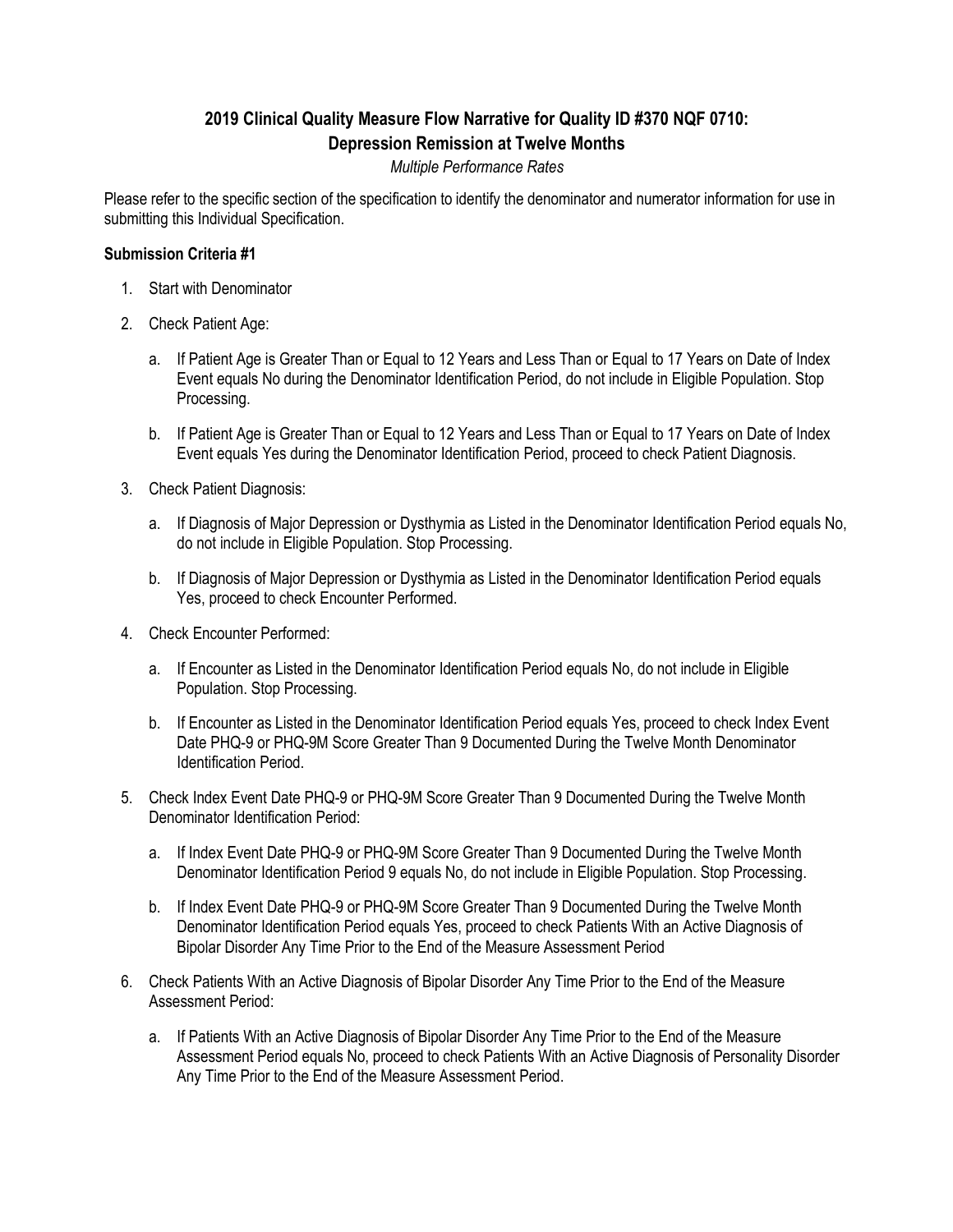- b. If Patients With an Active Bipolar Disorder Any Time Prior to the End of the Measure Assessment Period equals Yes, do not include in Eligible Population. Stop Processing.
- 7. Check Patients With Active Diagnosis of Personality Disorder Any Time Prior to the End of the Measure Assessment Period:
	- a. If Patients With Active Diagnosis of Personality Disorder Any Time Prior to the End of the Measure Assessment Period equals No, proceed to check Patients With an Active Diagnosis of Schizophrenia or Psychotic Disorder Any Time Prior to the End of the Measure Assessment Period.
	- b. If Patients With an Active Personality Disorder Any Time Prior to the End of the Measure Assessment Period equals Yes, do not include in Eligible Population. Stop Processing.
- 8. Check Patients With an Active Diagnosis of Schizophrenia or Psychotic Disorder Any Time Prior to the End of the Measure Assessment Period:
	- a. If Patients With an Active Diagnosis of Schizophrenia or Psychotic Disorder Any Time Prior to the End of the Measure Assessment Period equals No, proceed to check Patients With an Active Diagnosis of Pervasive Developmental Disorder Any Time Prior to the End of the Measure Assessment Period.
	- b. If Patients With an Active Diagnosis of Schizophrenia or Psychotic Disorder Any Time Prior to the End of the Measure Assessment Period equals Yes, do not include in Eligible Population. Stop Processing.
- 9. Check Patients With an Active Diagnosis of Pervasive Developmental Disorder Any Time Prior to the End of the Measure Assessment Period:
	- a. If Patients With an Active Diagnosis of Pervasive Developmental Disorder Any Time Prior to the End of the Measure Assessment Period equals No, proceed to check Patients Who Died Any Time Prior to the End of the Measure Assessment Period.
	- b. If Patients With an Active Diagnosis of Pervasive Developmental Disorder Any Time Prior to the End of the Measure Assessment Period equals Yes, do not include in Eligible Population. Stop Processing.
- 10. Check Patients Who Died Any Time Prior to the End of the Measure Assessment Period:
	- a. If Patients Who Died Any Time Prior to the End of the Measure Assessment Period equals No, proceed to check Patients Who Received Hospice or Palliative Care Service Any Time During Denominator Identification Period or the Measure Assessment Period.
	- b. If Patients Who Died Any Time Prior to the End of the Measure Assessment Period equals Yes, do not include in Eligible Population. Stop Processing.
- 11. Check Patients Who Received Hospice or Palliative Care Service Any Time During Denominator Identification Period or the Measure Assessment Period:
	- a. If Patients Who Received Hospice or Palliative Care Service Any Time During Denominator Identification Period or the Measure Assessment Period equals No, proceed to check Patients Who Were Permanent Nursing Home Residents Any Time During Denominator Identification Period or the Measure Assessment Period.
	- b. If Patients Who Received Hospice or Palliative Care Services Any Time During Denominator Identification Period or the Measure Assessment Period equals Yes, do not include in Eligible Population. Stop Processing.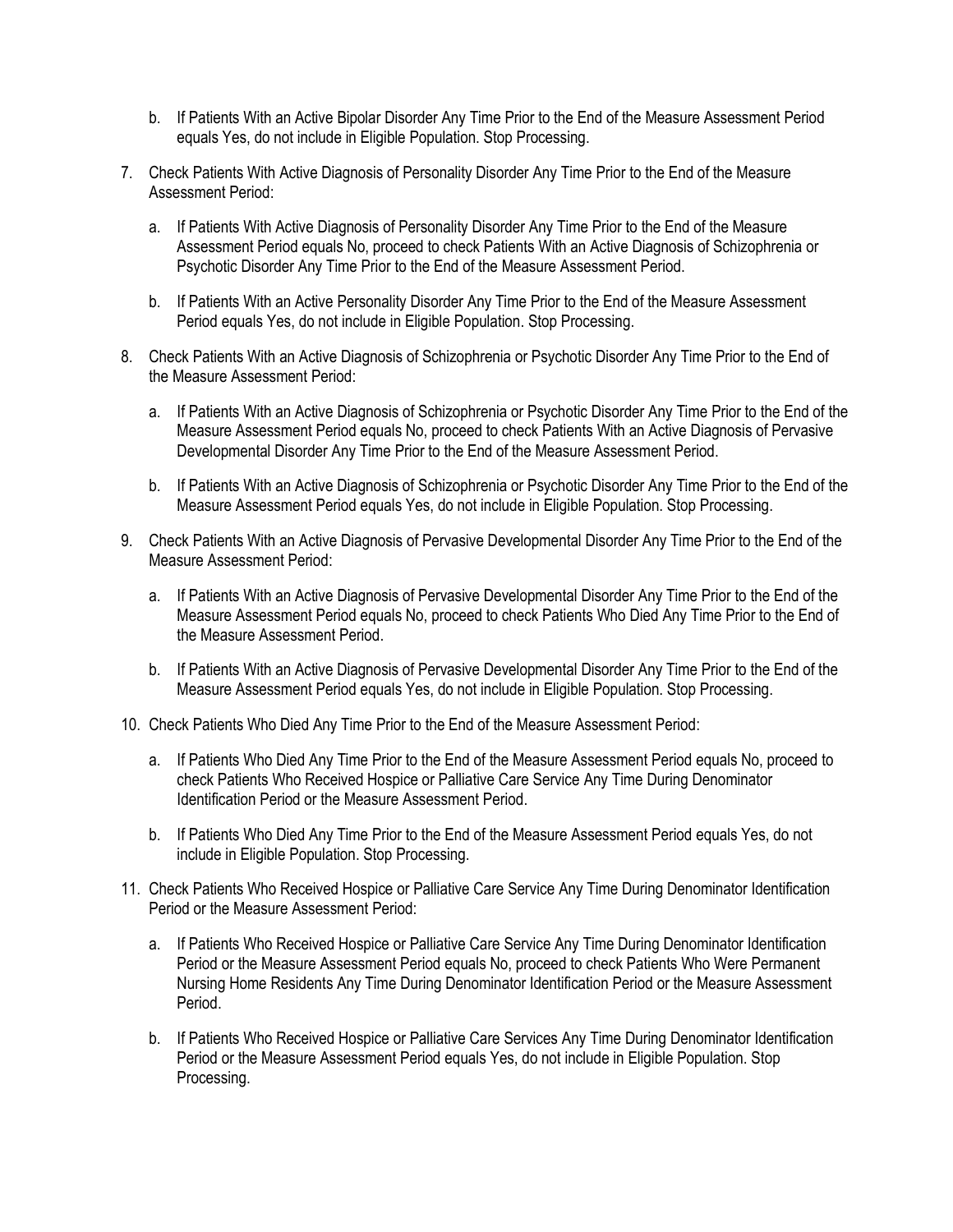- 12. Check Patients Who Were Permanent Nursing Home Residents Any Time During Denominator Identification Period or the Measure Assessment Period:
	- a. If Patients Who Were Permanent Nursing Home Residents Any Time During Denominator Identification Period or the Measure Assessment Period equals No, include in Eligible Population.
	- b. If Patients Who Were Permanent Nursing Home Residents Any Time During Denominator Identification Period or the Measure Assessment Period equals Yes, do not include in Eligible Population. Stop Processing.
- 13. Denominator Population:
	- a. Denominator Population is all Eligible Patients in the Denominator. Denominator is represented as Denominator in the Sample Calculation listed at the end of this document. Letter d equals 80 patients in the Sample Calculation.
- 14. Start Numerator
- 15. Check Adolescent Patients 12 to 17 Years of Age With Major Depression or Dysthymia Who Reached Remission at Twelve Months as Demonstrated by a Twelve Month (+/-60 days) PHQ-9 or PHQ-9M Score of Less Than 5:
	- a. If Adolescent Patients 12 to 17 Years of Age With Major Depression or Dysthymia Who Reached Remission at Twelve Months as Demonstrated by a Twelve Month (+/-60 days) PHQ-9 or PHQ-9M Score of Less Than 5 equals Yes, include in Data Completeness and Performance Met.
	- b. Data Completeness Met and Performance Met letter is represented as Data Completeness and Performance Rate in the Sample Calculation listed at the end of this document. Letter a equals 40 patients in the Sample Calculation.
	- c. If Adolescent Patients 12 to 17 Years of Age With Major Depression or Dysthymia Who Reached Remission at Twelve Months as Demonstrated by a Twelve Month (+/-60 days) PHQ-9 or PHQ-9M Score of Less Than 5 equals No, proceed to check Adolescent Patients 12 to 17 Years of Age With Major Depression or Dysthymia Who Did Not Reach Remission at Twelve Months as Demonstrated by a Twelve Month (+/-60 days) PHQ-9 or PHQ-9M Score of Less Than 5. Either PHQ-9 or PHQ-9M Was Not Assessed or is Greater Than or Equal to 5.
- 16. Check Adolescent Patients 12 to 17 Years of Age With Major Depression or Dysthymia Who Did Not Reach Remission at Twelve Months as Demonstrated by a Twelve Month (+/-60 days) PHQ-9 or PHQ-9M Score of Less Than 5. Either PHQ-9 or PHQ-9M Was Not Assessed or is Greater Than or Equal to 5:
	- a. If Adolescent Patients 12 to 17 Years of Age With Major Depression or Dysthymia Who Did Not Reach Remission at Twelve Months as Demonstrated by a Twelve Month (+/-60 days) PHQ-9 or PHQ-9M Score of Less Than 5. Either PHQ-9 or PHQ-9M Was Not Assessed or is Greater Than or Equal to 5 equals Yes, include in Data Completeness Met and Performance Not Met.
	- b. Data Completeness Met and Performance Not Met letter is represented as Data Completeness in the Sample Calculation listed at the end of this document. Letter c equals 30 patients in the Sample Calculation.
	- c. If Adolescent Patients 12 to 17 Years of Age With Major Depression or Dysthymia Who Did Not Reach Remission at Twelve Months as Demonstrated by a Twelve Month (+/-60 days) PHQ-9 or PHQ-9M Score of Less Than 5. Either PHQ-9 or PHQ-9M Was Not Assessed or is Greater Than or Equal to 5 equals No, proceed to check Data Completeness Not Met.
- 17. Check Data Completeness Not Met: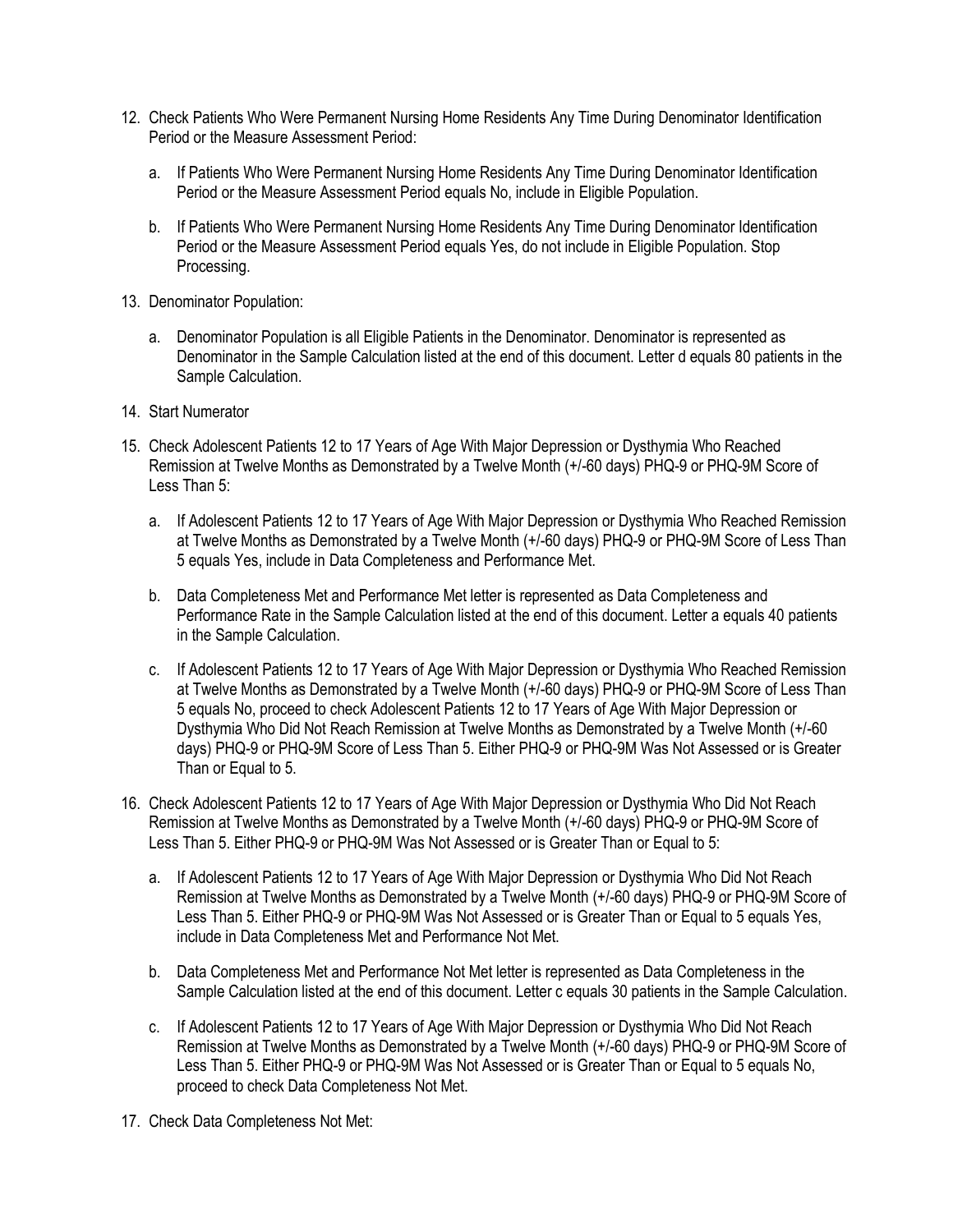a. If Data Completeness Not Met, the Quality Data Code or equivalent was not submitted. 10 patients have been subtracted from the Data Completeness Numerator in the Sample Calculation

| <b>SAMPLE CALCULATIONS:</b>                                                                                                                       |          |                            |   |        |  |  |
|---------------------------------------------------------------------------------------------------------------------------------------------------|----------|----------------------------|---|--------|--|--|
| Data Completeness =<br>Performance Met (a=40 patients) + Performance Not Met (c=30 patients)<br>Eligible Population / Denominator (d=80 patients) | =<br>$=$ | 70 patients<br>80 patients | = | 87.50% |  |  |
| Performance Rate=<br>Performance Met (a=40 patients)<br>40 patients<br>=<br>Data Completeness Numerator (70 patients)<br>70 patients<br>$=$       | Ξ.       | 57.14%                     |   |        |  |  |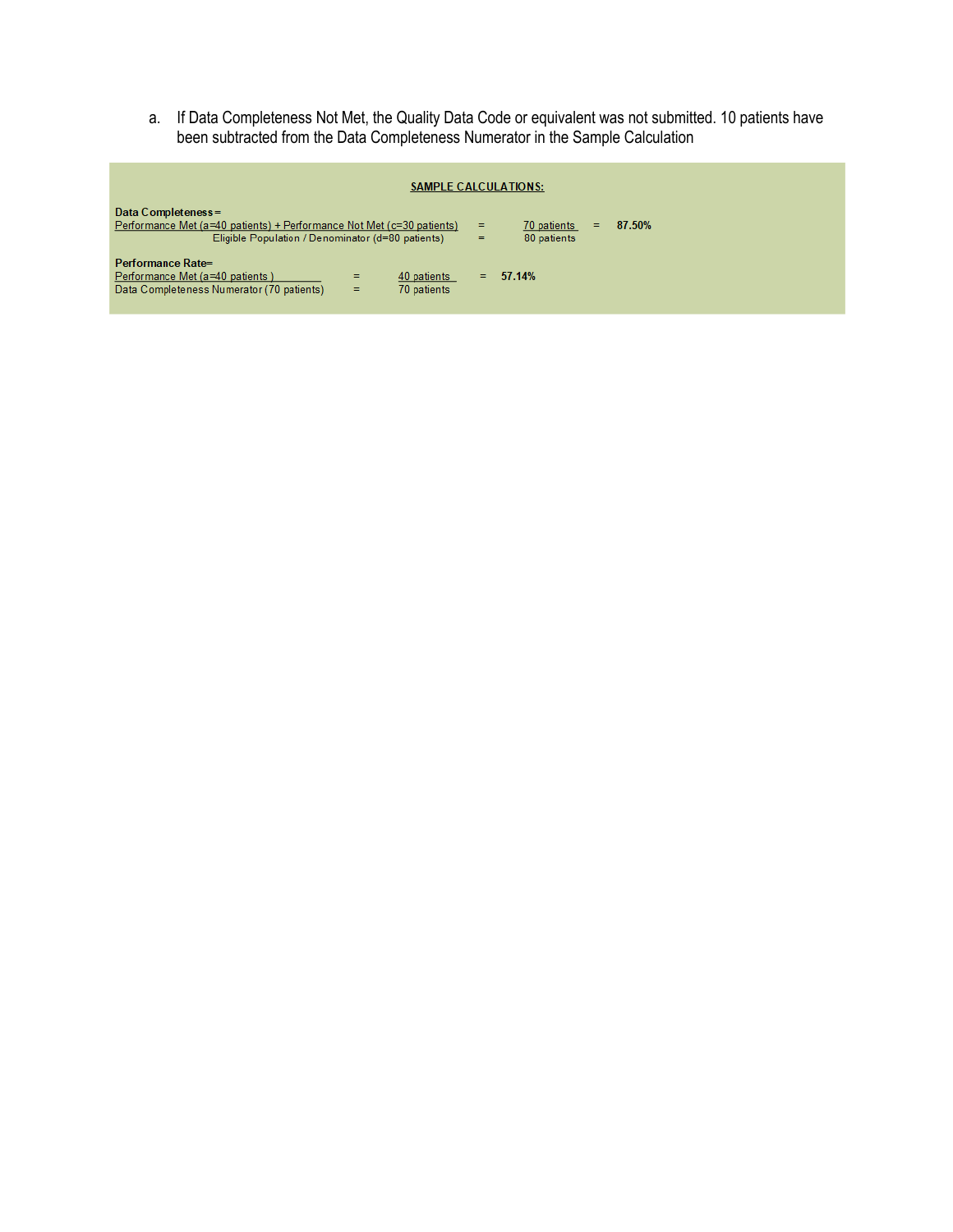# **2019 Clinical Quality Measure Flow Narrative for Quality ID #370 NQF 0710: Depression Remission at Twelve Months**

## *Multiple Performance Rates*

Please refer to the specific section of the specification to identify the denominator and numerator information for use in submitting this Individual Specification.

### **Submission Criteria #2**

- 1. Start with Denominator
- 2. Check Patient Age:
	- a. If Patient Age is greater than or equal to 18 Years on Date of Index Event equals No during the Denominator Identification Period, do not include in Eligible Population. Stop Processing.
	- b. If Patient Age is greater than or equal to 18 Years on Date of Index Event equals Yes during the Denominator Identification Period, proceed to check Patient Diagnosis.
- 3. Check Patient Diagnosis:
	- a. If Diagnosis of Major Depression or Dysthymia as Listed in the Denominator equals No, do not include in Eligible Population. Stop Processing.
	- b. If Diagnosis of Major Depression or Dysthymia as Listed in the Denominator equals Yes, proceed to check Current Encounter Performed.
- 4. Check Encounter Performed:
	- a. If Encounter as Listed in the Denominator equals No, do not include in Eligible Population. Stop Processing.
	- b. If Encounter as Listed in the Denominator equals Yes, proceed to check Index Date PHQ-9 or PHQ-9M Score Greater Than 9 Documented During the Twelve Month Denominator Identification Period.
- 5. Check Index Event Date PHQ-9 or PHQ-9M Score Greater Than 9 Documented During the Twelve Month Denominator Identification Period:
	- a. If Index Event Date PHQ-9 or PHQ-9M Score Greater Than 9 Documented During the Twelve Month Denominator Identification Period 9 equals No, do not include in Eligible Population. Stop Processing.
	- b. If Index Event Date PHQ-9 or PHQ-9M Score Greater Than 9 Documented During the Twelve Month Denominator Identification Period equals Yes, proceed to check Patients With an Active Diagnosis of Bipolar Disorder Any Time Prior to the End of the Measure Assessment Period.
- 6. Check Patients With an Active Diagnosis of Bipolar Disorder Any Time Prior to the End of the Measure Assessment Period:
	- a. If Patients With an Active Diagnosis of Bipolar Disorder Any Time Prior to the End of the Measure Assessment Period equals No, proceed to check Patients With an Active Diagnosis of Personality Disorder Any Time Prior to the End of the Measure Assessment Period.
	- b. If Patients With an Active Bipolar Disorder Any Time Prior to the End of the Measure Assessment Period equals Yes, do not include in Eligible Population. Stop Processing.
- 7. Check Patients With an Active Diagnosis of Personality Disorder Any Time Prior to the End of the Measure Assessment Period: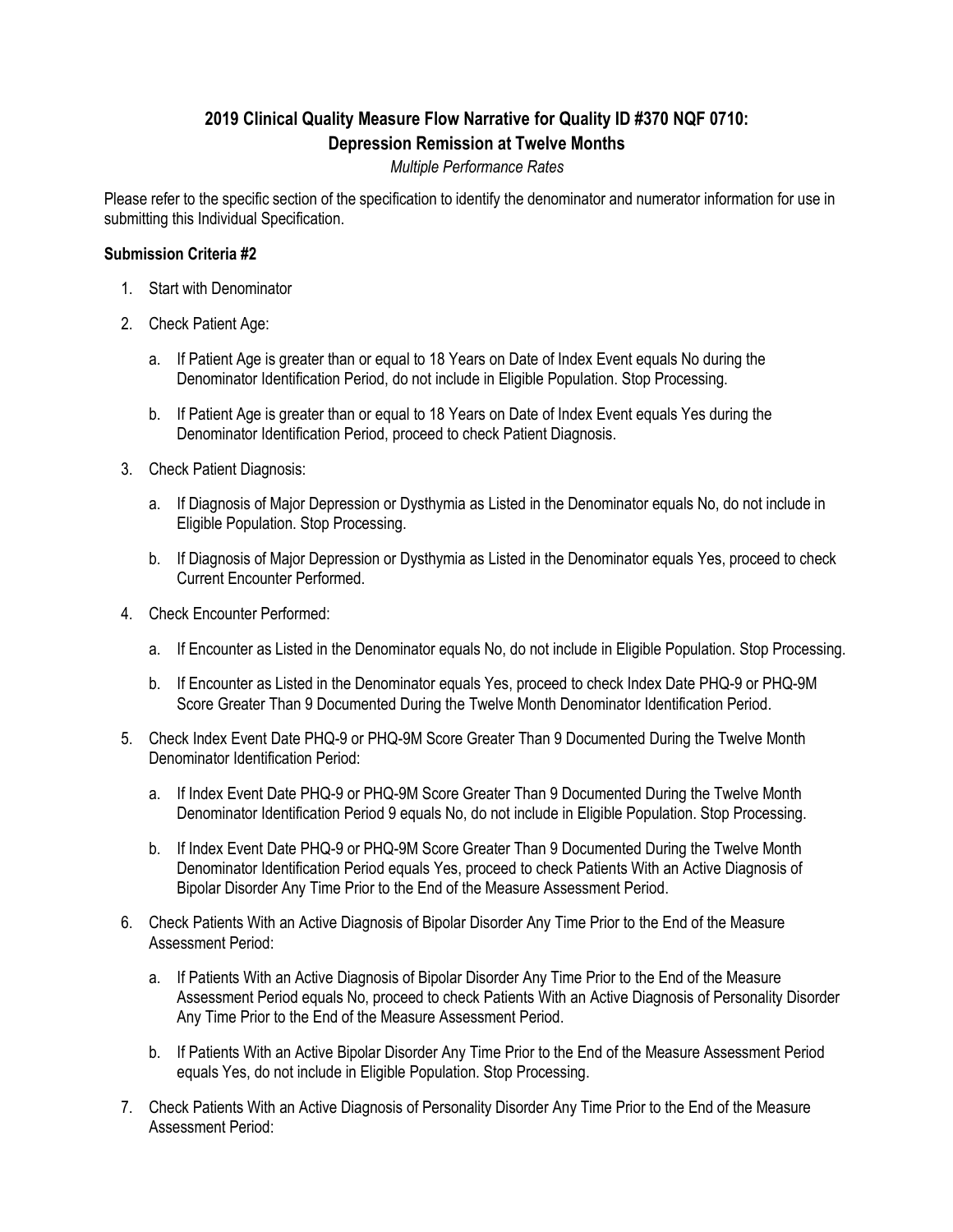- a. If Patients With an Active Diagnosis of Personality Disorder Any Time Prior to the End of the Measure Assessment Period equals No, proceed to check Patients With an Active Diagnosis of Schizophrenia or Psychotic Disorder Any Time Prior to the End of the Measure Assessment Period.
- b. If Patients With an Active Personality Disorder Any Time Prior to the End of the Measure Assessment Period equals Yes, do not include in Eligible Population. Stop Processing.
- 8. Check Patients With Active Diagnosis of Schizophrenia or Psychotic Disorder Any Time Prior to the End of the Measure Assessment (Performance) Period:
	- a. If Patients With an Active Diagnosis of Schizophrenia or Psychotic Disorder Any Time Prior to the End of the Measure Assessment Period equals No, proceed to check Patients With an Active Diagnosis of Pervasive Developmental Disorder Any Time Prior to the End of the Measure Assessment Period.
	- b. If Patients With an Active Diagnosis of Schizophrenia or Psychotic Disorder Any Time Prior to the End of the Measure Assessment Period equals Yes, do not include in Eligible Population. Stop Processing.
- 9. Check Patients With an Active Diagnosis of Pervasive Developmental Disorder Any Time Prior to the End of the Measure Assessment Period:
	- a. If Patients With an Active Diagnosis of Pervasive Developmental Disorder Any Time Prior to the End of the Measure Assessment Period equals No, proceed to check Patients Who Died Any Time Prior to the End of the Measure Assessment Period.
	- b. If Patients With an Active Diagnosis of Pervasive Developmental Disorder Any Time Prior to the End of the Measure Assessment Period equals Yes, do not include in Eligible Population. Stop Processing.
- 10. Check Patients Who Any Time Died Prior to the End of the Measure Assessment Period:
	- a. If Patients Who Died Any Time Prior to the End of the Measure Assessment Period equals No, proceed to check Patients Who Received Hospice or Palliative Care Service Any Time During Denominator Identification Period or the Measure Assessment Period.
	- b. If Patients Who Died Any Time Prior to the End of the Measure Assessment Period equals Yes, do not include in Eligible Population. Stop Processing.
- 11. Check Patients Who Received Hospice or Palliative Care Service Any Time During Denominator Identification Period or the Measure Assessment Period:
	- a. If Patients Who Received Hospice or Palliative Care Service Any Time During Denominator Identification Period or the Measure Assessment Period equals No, proceed to check Patients Who were Permanent Nursing Home Residents Any Time During Denominator Identification Period or the Measure Assessment Period.
	- b. If Patients Who Received Hospice or Palliative Care Service Any Time During Denominator Identification Period or the Measure Assessment Period equals Yes, do not include in Eligible Population. Stop Processing.
- 12. Check Patients Who Were Permanent Nursing Home Residents Any Time During Denominator Identification Period or the Measure Assessment Period:
	- a. If Patients Who Were Permanent Nursing Home Residents Any Time During Denominator Identification Period or the Measure Assessment Period equals No, include in Eligible Population.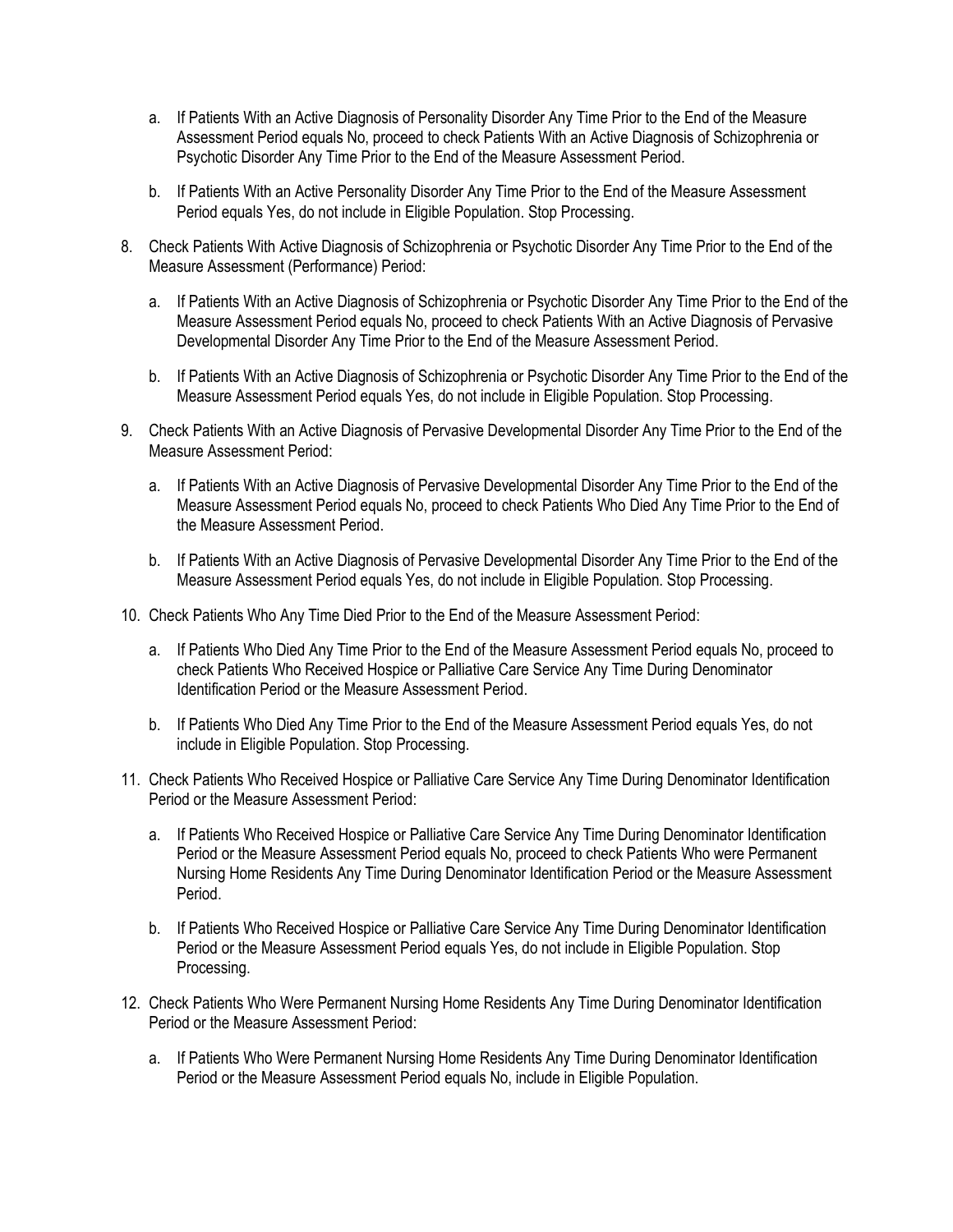- b. If Patients Who Were Permanent Nursing Home Residents Any Time During Denominator Identification Period or the Measure Assessment Period equals Yes, do not include in Eligible Patient Population. Stop Processing.
- 13. Denominator Population:
	- a. Denominator Population is all Eligible Patients in the Denominator. Denominator is represented as Denominator in the Sample Calculation listed at the end of this document. Letter d equals 80 patients in the Sample Calculation.
- 14. Start Numerator
- 15. Check Adult Patient 18 Years of Age or Older With Major Depression or Dysthymia Who Reached Remission at Twelve Months as Demonstrated by a Twelve Month (+/-60 days) PHQ-9 or PHQ-9M Score of Less Than Five:
	- a. If Adult Patient 18 Years of Age or Older With Major Depression or Dysthymia Who Reached Remission at Twelve Months as Demonstrated by a Twelve Month (+/-60 days) PHQ-9 or PHQ-9M Score of Less Than Five equals Yes, include in Data Completeness and Performance Met.
	- b. Data Completeness Met and Performance Met letter is represented as Data Completeness and Performance Rate in the Sample Calculation listed at the end of this document. Letter a equals 40 patients in the Sample Calculation.
	- c. If Adult Patient 18 Years of Age or Older With Major Depression or Dysthymia Who Reached Remission at Twelve Months as Demonstrated by a Twelve Month (+/-60 days) PHQ-9 or PHQ-9M Score of Less Than Five equals No, proceed to check Adult Patients 18 Years of Age or Older With Major Depression or Dysthymia Who Did Not Reach Remission at Twelve Months as Demonstrated by a Twelve Month (+/- 60 days) PHQ-9 or PHQ-9M Score of Less Than Five. Either PHQ-9 or PHQ-9M Score Was Not Assessed or is Greater Than or Equal to 5.
- 16. Check Adult Patients 18 Years of Age or Older With Major Depression or Dysthymia Who Did Not Reach Remission at Twelve Months as Demonstrated by a Twelve Month (+/-60 days) PHQ-9 or PHQ-9M Score of Less Than Five. Either PHQ-9 or PHQ-9M Score Was Not Assessed or is Greater Than or Equal to 5:
	- a. If Adult Patients 18 Years of Age or Older With Major Depression or Dysthymia Who Did Not Reach Remission at Twelve Months as Demonstrated by a Twelve Month (+/-60 days) PHQ-9 or PHQ-9M Score of Less Than Five. Either PHQ-9 or PHQ-9M Score Was Not Assessed or is Greater Than or Equal to 5 equals Yes, include in Data Completeness Met and Performance Not Met.
	- b. Data Completeness Met and Performance Not Met letter is represented as Data Completeness in the Sample Calculation listed at the end of this document. Letter c equals 30 patients in the Sample Calculation.
	- c. If Adult Patients 18 Years of Age or Older With Major Depression or Dysthymia Who Did Not Reach Remission at Twelve Months as Demonstrated by a Twelve Month (+/-60 days) PHQ-9 or PHQ-9M Score of Less Than Five. Either PHQ-9 Score Was Not Assessed or is Greater Than or Equal to 5 equals No, proceed to Data Completeness Not Met.
- 17. Check Data Completeness Not Met:
	- a. If Data Completeness Not Met, the Quality Data Code or equivalent was not submitted. 10 patients have been subtracted from the Data Completeness Numerator in the Sample Calculation